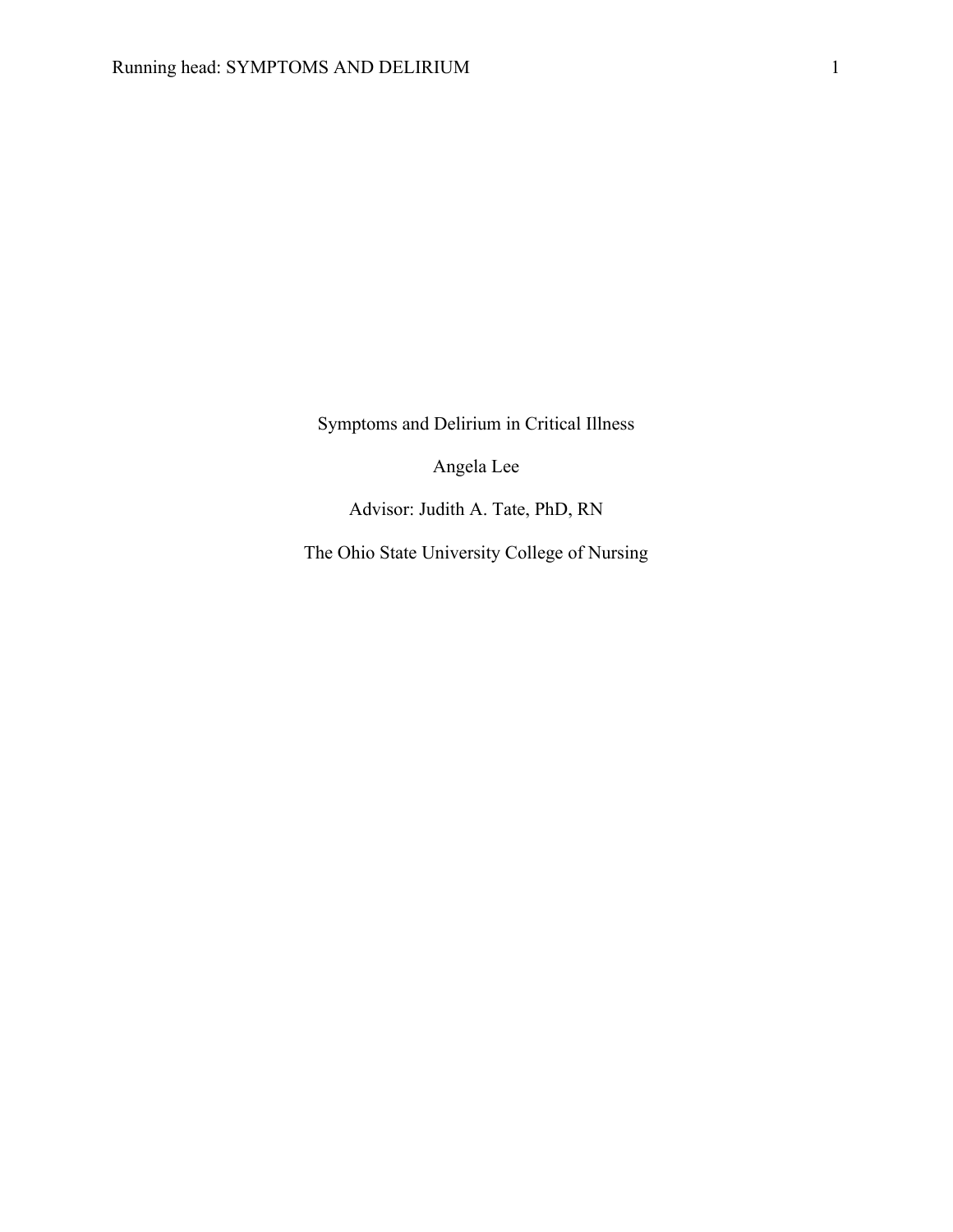#### **Abstract**

The number of chronically critically ill (CCI) [i.e. patients recovering from an extended intensive care unit (ICU) stay] is expected to reach 600,000 within a decade with associated hospital costs nearing \$60 billion annually (Kahn et, al., 2015). Increasingly, these patients are discharged to long-term acute care hospitals (LTACHs) for ventilator liberation and rehabilitation. Few studies describing symptom burden in patients admitted to LTACHs have been undertaken. The purpose of this study is to identify symptoms experienced in patients who require mechanical ventilation in an LTACH. This prospective observational study of 5 mechanically ventilated patients admitted to an LTACH following an ICU stay was completed in Columbus, OH. Symptoms were assessed daily using Puntillo's Patient Symptom Survey (Puntillo et al., 2010). Delirium was assessed using the Confusion Assessment Method for the ICU (CAM-ICU). Sedation state was measured using the Richmond Agitation and Sedation Scale (RASS). Validity and reliability for these instruments have been established. We calculated frequencies and determined if sedated patients were able to participate in the symptom assessment by assessing delirium presence. Five patients of an average age of 60.8 and of both genders were enrolled in the study and assessed between 5-27 days. Patients experienced pain for 46.7% (29/62), anxiety 56.5% (35/62), fatigue 88.7% (55/62), and delirium 46.7% (29/62) of the days measured. From the total days assessed, 61% (38/62) were spent at a goal RASS (i.e., -1 to +1), 37% (23/62) deeply sedated (i.e., -2, -3) 2% (1/62) in coma, and no days agitated. Excluding the one coma day, delirium occurred on 50% (31/62) of all days assessed. This is the first study to describe continued symptom burden in patients admitted to a LTACH. This knowledge is applicable to the clinical setting because data shows that sedation level and delirium presence may have a negative impact on participation in weaning trials or rehabilitation, which are the focus of LTACH admission.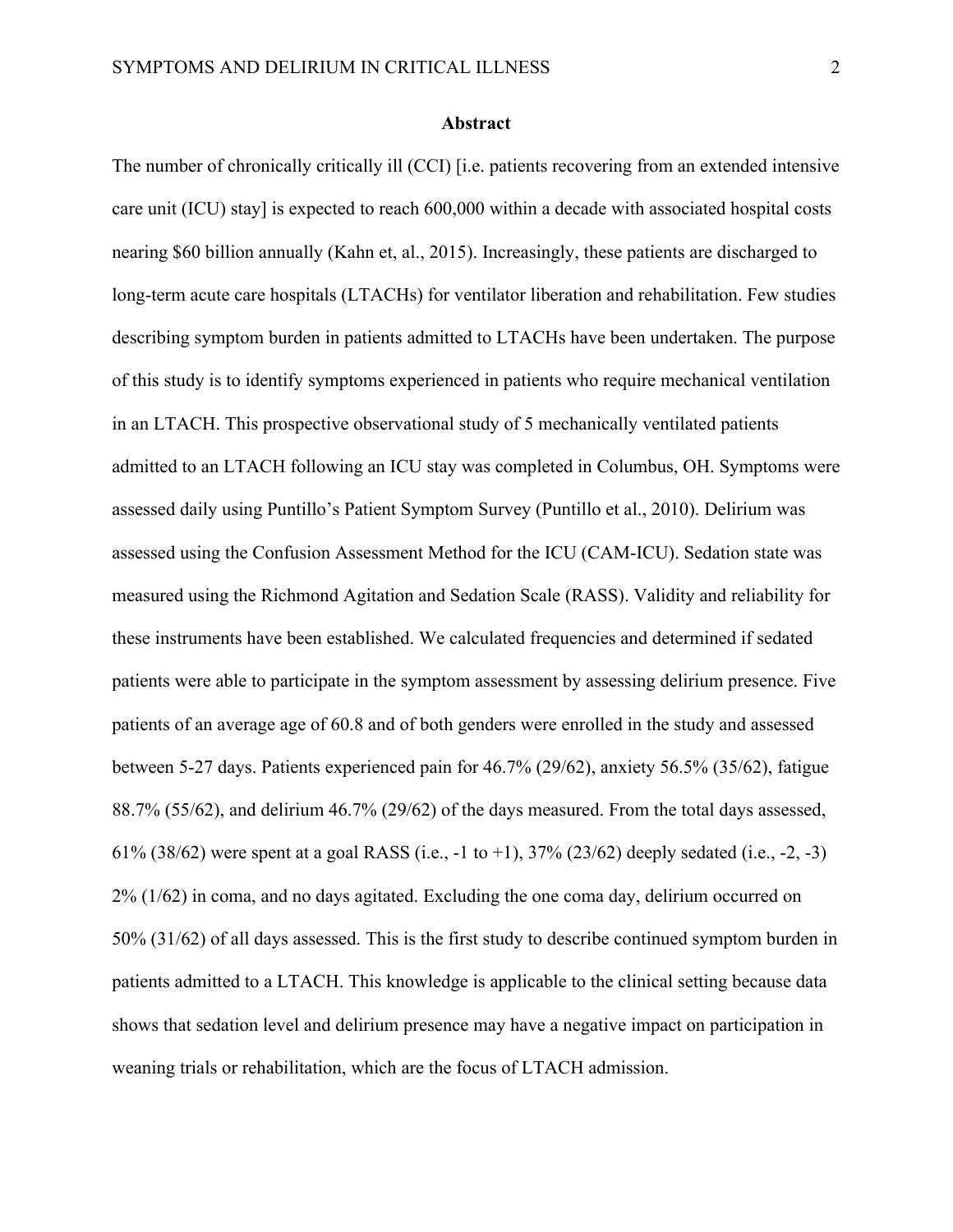#### **I. Statement of Problem**

## **Introduction**

Every year, over 5.7 million patients are admitted into ICUs for critical care management of varying severities, which results in care for about 55,000 critically ill patients daily (Society of Critical Care Medicine [SCCM], 2016). Patients are commonly admitted for intensive monitoring, airway support, medical stabilization, comprehensive management, and restoration of stabilization or comfort (SCCM, 2016). The length of stay for ICU admission can vary depending on the severity of illness and the resources available for support. Critical illness is expensive, technologically dense and unpredictable in its course, which is cause for uncertainty and emotional stress for patients and their family members.

## **Background**

Advances in technology and care contribute to increases in patient survivorship following critical illness (Nelson, Cox, Hope, & Carson, 2010). In addition to increases in ICU admissions, the number of patients who survive critical illness has increased. A subset of these survivors experience continued need for frequent monitoring and support (Miller et al., 2016). This particular patient population is considered Chronically Critically Ill (CCI) because these patients are survivors of acute critical illness, but still require aggressive monitoring and long term treatment beyond the intensive care (Nelson, Cox, Hope, & Carson, 2010). CCI patients experience functional dependence, cognitive and psychological dysfunction and increased risk for mortality (Nelson et al., 2010).

The number of CCI is expected to reach 600,000 within a decade with associated hospital costs nearing \$60 billion annually (Kahn et, al., 2015). The complexity of these cases requires skilled nursing and medical care that is found in a care setting specifically devoted to mechanical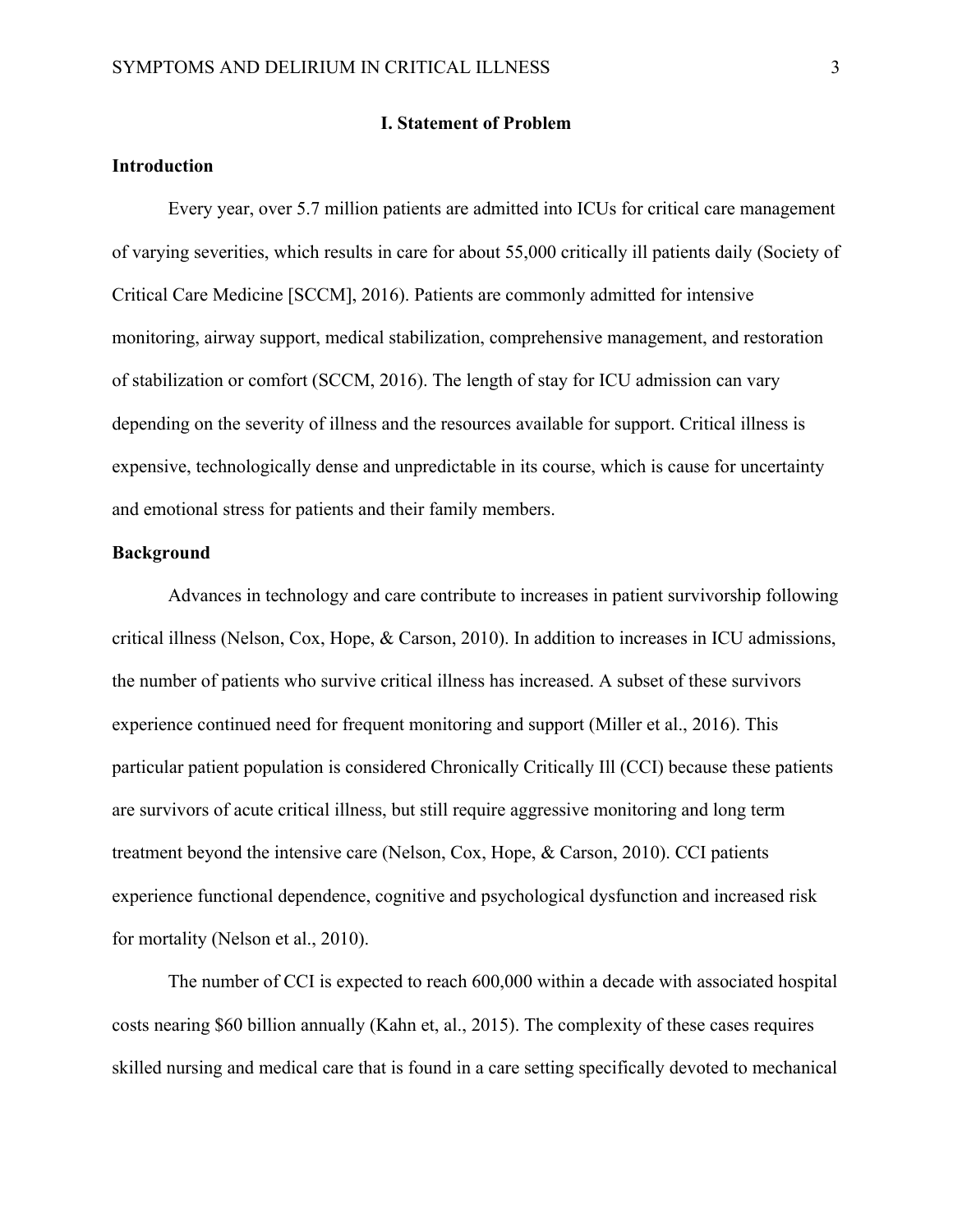ventilation and continued close monitoring. As a result, patients who are unable to be liberated from mechanical ventilation in ICUs are discharged to long-term acute care hospitals (LTACHs), which are facilities that specialize in liberation from mechanical ventilation and post-ICU rehabilitation. Patients admitted to LTACHs have an average length of stay of 25 or more days and are designed to provide the care typically found in ICUs, but in a less intense environment (Kahn, Benson, Appleby, Carson, & Iwashyna, 2010). These facilities help to support the CCI patient because they provide more focused care in an environment ideal for normalization and mechanical ventilation liberation. LTACHs provide long-term recovery and stabilization in a new baseline for the patient and focus on continued critical management, stabilization, and respiratory optimization. The treatment team in LTACHs works closely with acute care hospitals to ensure continuity of care.

Patients are selected for transfer to LTACHs based on the greatest potential for recovery. These CCI patients require skilled interventions and continuous monitoring. Considered as acute care hospitals that provide care to patients with high acuity needs, LTACHs are equipped with appropriate technology and resources that help to promote normal functioning and sustain care in patients (Miller et al., 2016). Interventions are carefully considered in order to ensure best outcomes and prevent additional complications.

Although they have survived critical illness, CCI patients continue to report persistent unrelieved symptoms following discharge, which presents challenges to recovery (Choi et al., 2014). Because CCI patients they are unable to express themselves vocally, accurate symptom identification can be a challenge. The often nonverbal and non-communicative nature of ICU patients presents a challenge in accurately identifying symptom presence. As a result, patient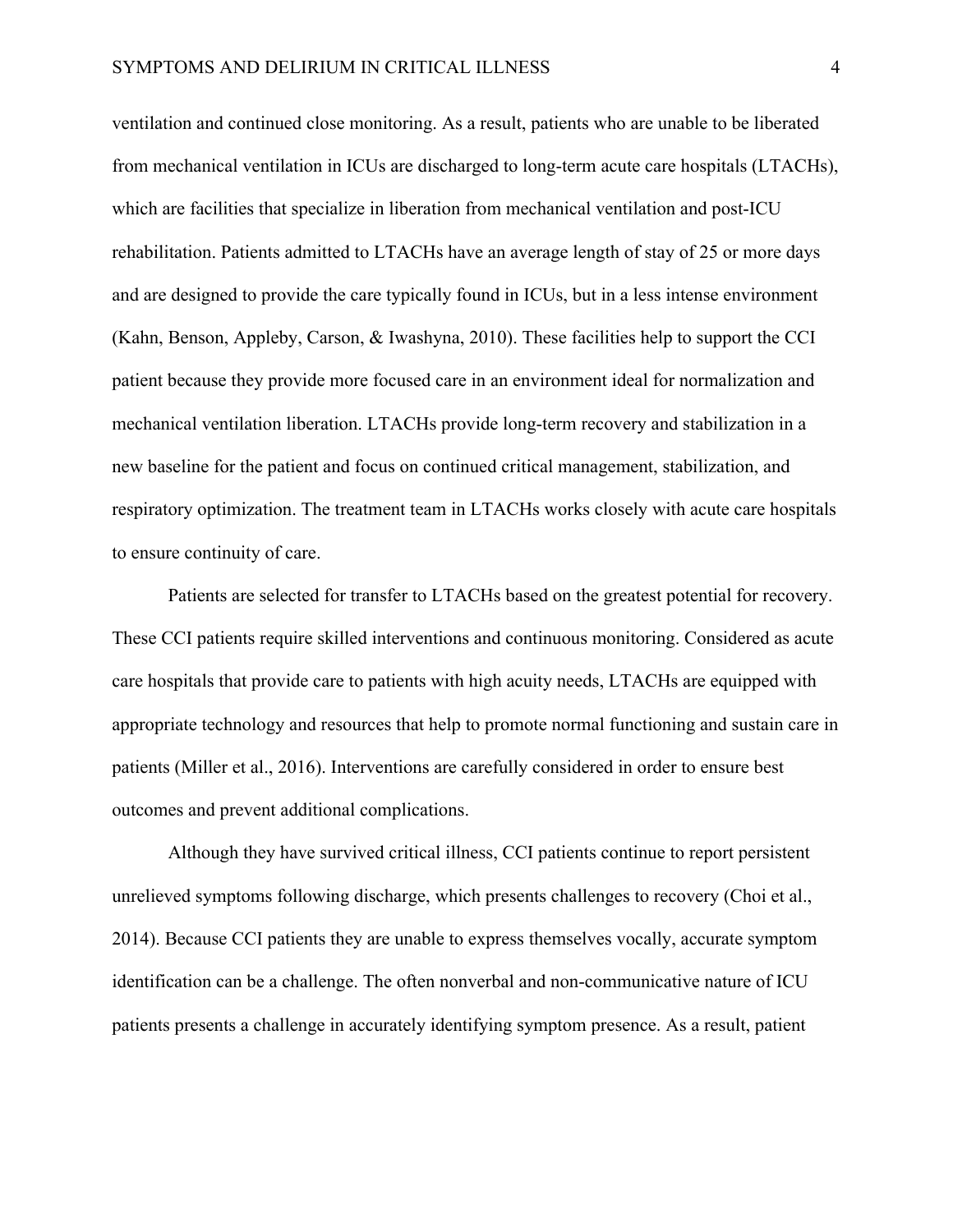assessments may be incomplete and interventions ineffective, which may result in negative patient outcomes (Tate, Sereika, Divirgilio, Nilsen, Demerci, Campbell, & Happ, 2013).

In addition to unrelieved symptoms following ICU stay, patients may experience delirium, an alteration in changes in cognition that affects attention (Ely, Siegel, & Inouye, 2001; Ely et al., 2004). Delirium has been associated with increased length of stay and mortality in critically ill patients (Ely et al., 2004; Salluh et al., 2015). Despite clinical implications, delirium remains to be an understudied acute organ dysfunction in CCI patients due to primary focus and management of other dysfunctions (Ely et al., 2004).

## **Purpose of Study**

The purpose of this study is to identify the symptoms experienced in a group of patients who require mechanical ventilation in an LTACH. In addition, we will describe both the behavioral state (sedation/agitation) and delirium presence in these patients.

## **Significance of Study**

Few studies describing symptom burden in patients admitted to LTACHs have been undertaken. The increase in survivorship CCI has resulted in increased demand for critical care services due to the significant sequelae, including physical, neurological, and emotional dysfunction, following ICU discharge. The number of patients who require ongoing services has contributed to associated hospital costs approximately \$60 billion annually (Zilberberg & Shorr, 2008; Kahn et al., 2015).

#### **Theoretical Framework**

Using the Anxiety/Agitation in Critical Illness Model (**Figure 1**), a model that is applicable to the LTACH setting, patients appraise a stimulus and exhibit symptoms in response (Tate, Dabbs, Hoffman, Milbrandt, & Happ, 2011). If patients are unable to interact with the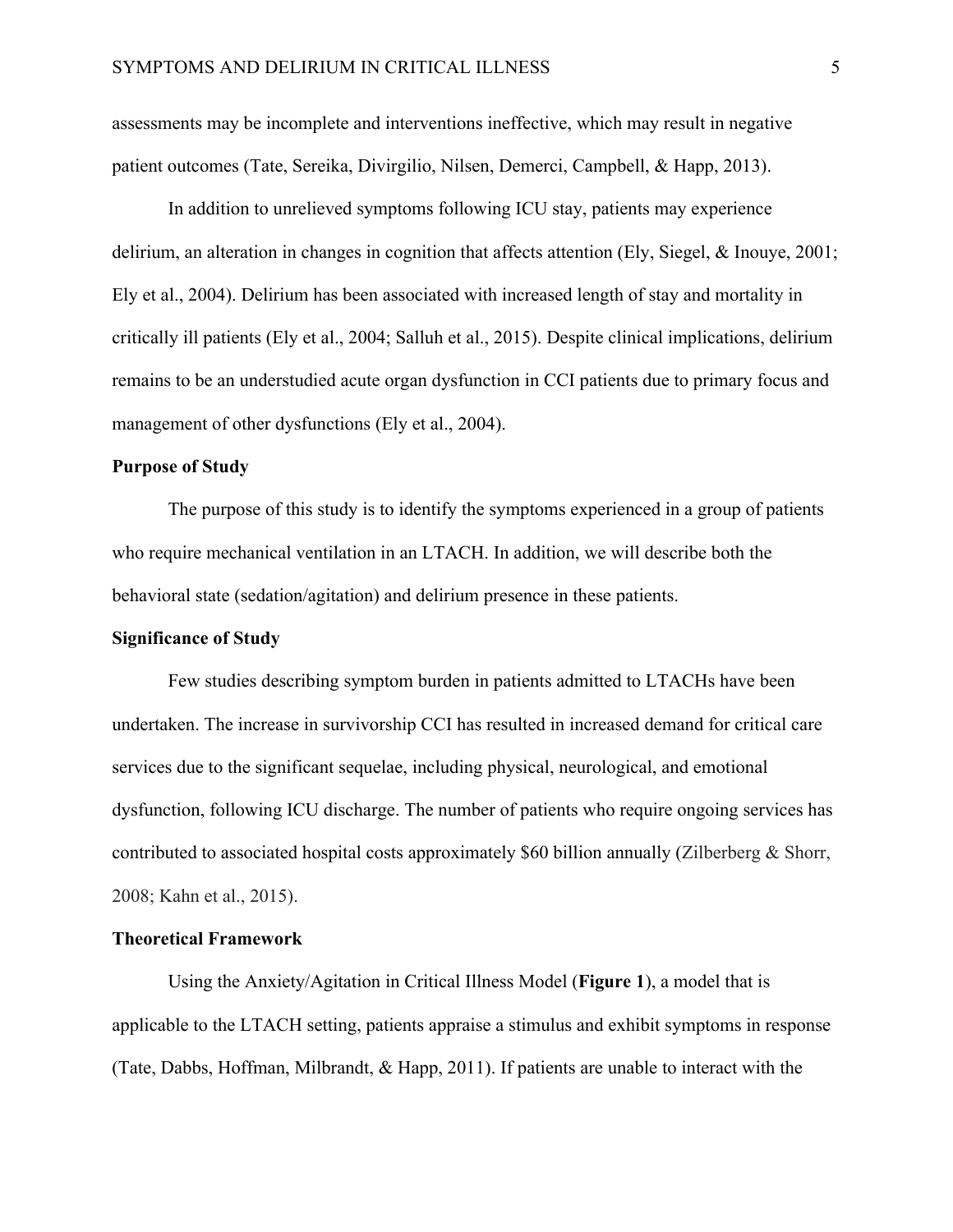environment as a result of deep sedation or delirium, they may not be able to describe their symptoms. This model also includes the work of nurses who base clinical decisions for interventions on the interpretation of these symptoms.



Figure 1. Anxiety and Agitation in Critical Illness

#### **Research Question**

What are the most common symptoms experienced by patients admitted to an LTACH following a stay in the ICU? What is the sedation/agitation state of CCI patients admitted to an LTACH following a stay in the ICU? What is the incidence of delirium in CCI patients admitted to an LTACH following a stay in the ICU?

## **Definitions of Terms**

*LTACH (long term acute care hospital):* facility that specializes in liberation from mechanical ventilation and post-ICU rehabilitation

*Chronic Critical Illness, CCI:* survivors of acute critical illness requiring continued frequent monitoring and support

*Symptom:* a physical or mental feature that is regarded as indicating a condition of disease, particularly such a feature that is apparent to the patient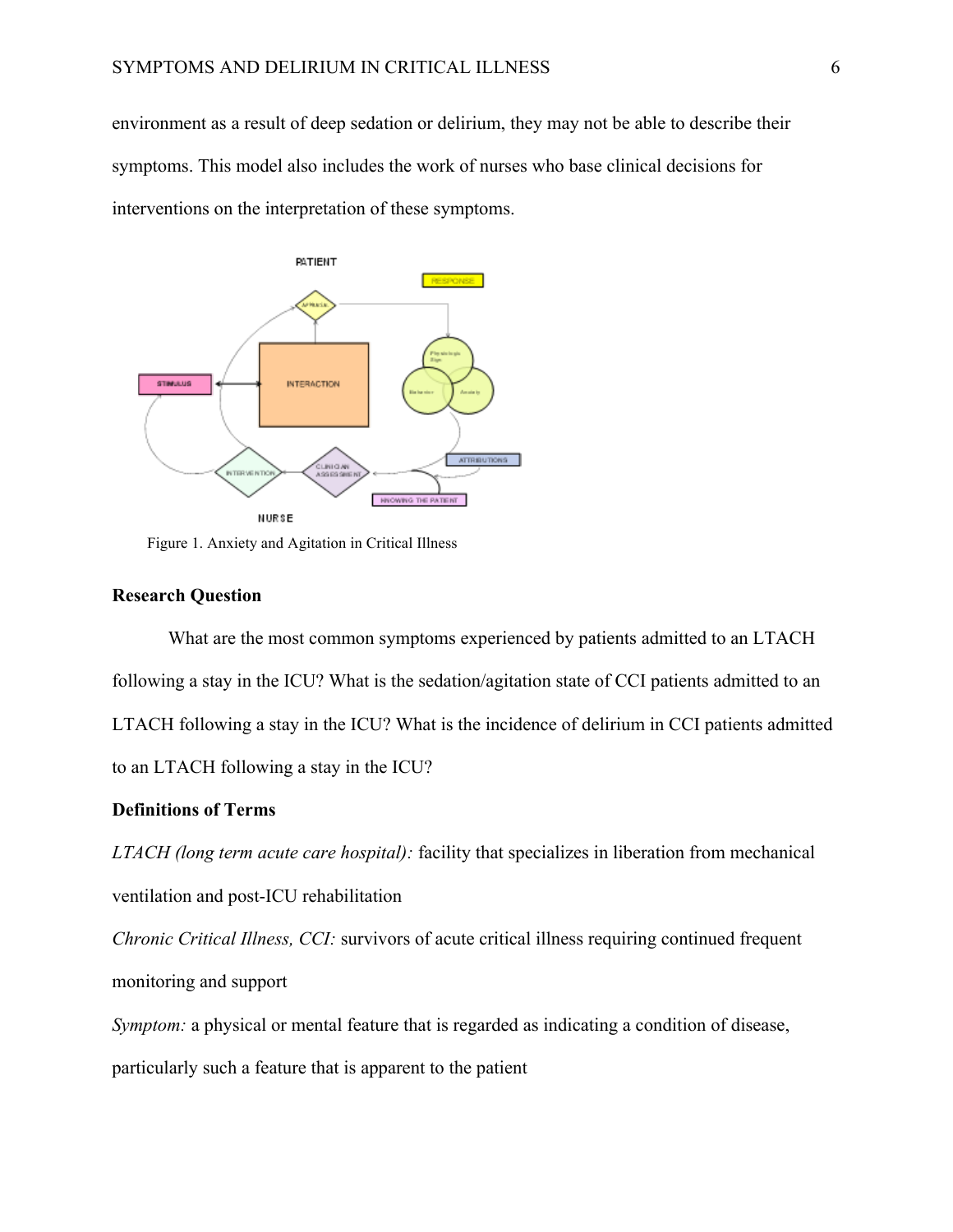*Delirium:* a transient, usually reversible, cause of mental dysfunction and manifests clinically as a combination of four features.

*Mechanical ventilation:* the technique through which gas is moved toward and from the lungs through an external device connected directly to the patient.

*Prolonged mechanical ventilation:* a period of 21 days or more on mechanical ventilation

# **Limitations**

The small sample size of 5 participants limits the statistical significance of this study. The participants also all received care at one single site, which limits the diversity of the sample and may not be representative of the critically ill adult population. In addition, the similarity in participant demographics may limit the diversity of the sample. The varying lengths of stay of the participants at the site made it difficult to determine statistical significance. Some participants also experienced difficulty in their ability to report symptoms, which created missing data. Changes in level of consciousness and fatigue deterred participants from their full ability to report symptoms.

#### **II. Review of Literature**

## **Introduction**

Increasingly, patients admitted to the ICU survive. However, many ICU survivors are dependent on mechanical ventilation, experience profound weakness, cognitive dysfunction and psychological problems (Nelson et al., 2010). Defined as those who have survived acute critical illness and require aggressive monitoring and treatment, CCI patients present challenges to treatment (Nelson et al., 2010). CCI patients experience complex and protracted recovery periods and may have multiple chronic disorders in addition to ventilator dependence. Patients also may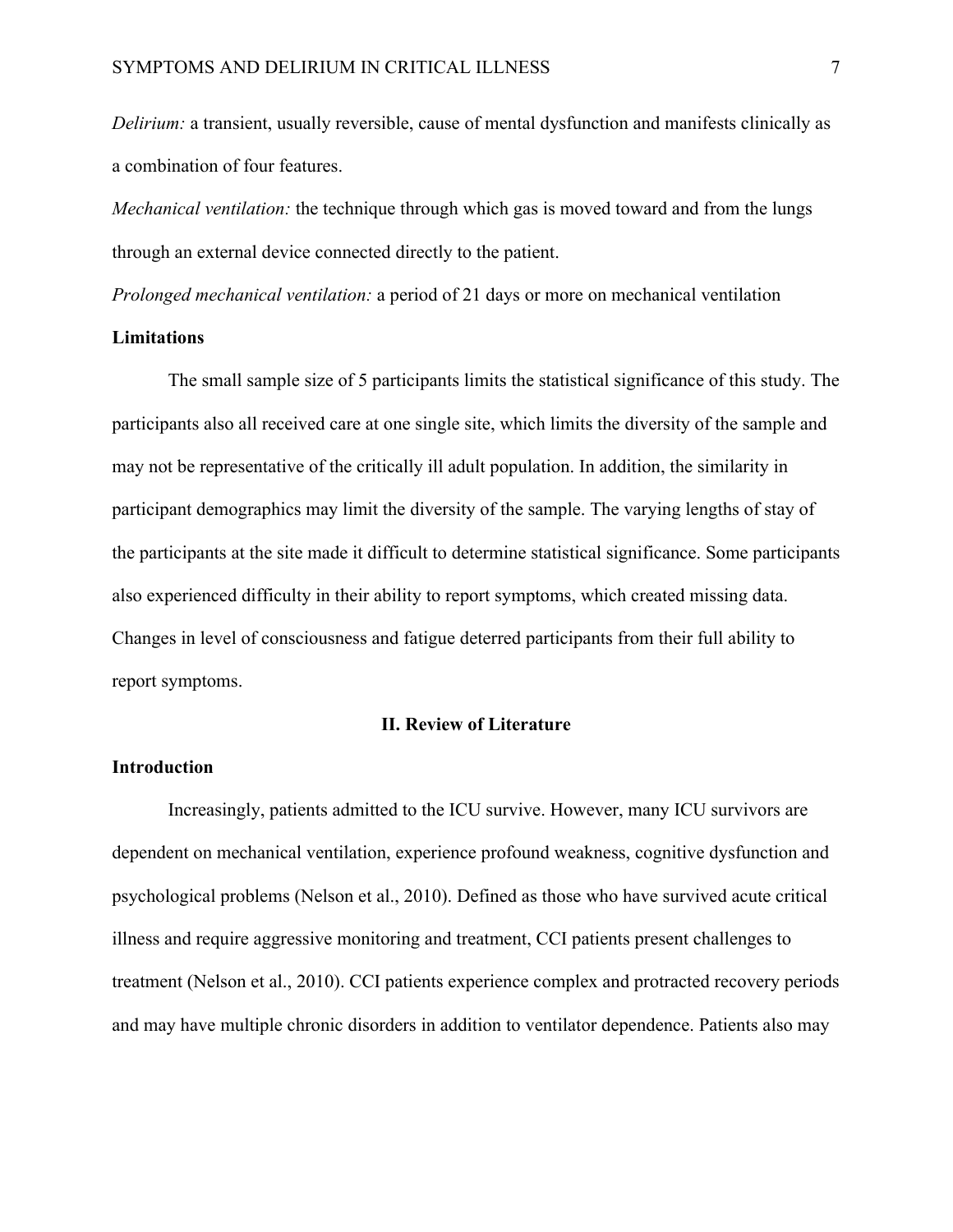experience significant distress from unrelieved symptoms (Nelson et al., 2010; Puntillo et al., 2010).

Symptoms are defined to be "subjective experience[s] reflecting changes in the biopsychosocial functioning, sensations, or cognition of an individual" (Dodd et al., 2001). For CCI patients, those who are discharged from acute care hospitals often report continued symptoms such as anxiety and fatigue that may persist into LTACH settings (Dodd et al., 2001). Despite the research on the patient population admitted into LTACHs, there is still limited information about the symptom burden and delirium presence these patients experience. Given the current information regarding symptom presence in patients following critical illness in the ICU, it can be speculated that those who are admitted into LTACHs may also experience similar experiences of symptom presence (Dodd et al., 2001). Further demonstration of the relationship between symptom identification and delirium presence in ICU survivors admitted into LTACHs can provide insight into the need for potential therapeutic management interventions that could be undertaken to provide optimal care. In order to reach a definitive conclusion, documentation of symptom presence is necessary. The purpose of this review is to describe the current state of the science related to symptom identification and delirium presence in ICU survivors and to demonstrate the gaps that exist related to symptom identification in patients admitted into LTACHs.

#### **Chronic Critical Illness**

Advances in innovation and technology enhance nurses' ability to care for high-risk patients to be cared for in a unit specializing in complex interventions or procedures. ICU admission generally involves presence of organ dysfunction, surgical procedure intensity, and failure of intensive care treatment (Adhikari, Fowler, Bhagwanjee, & Rubenfeld, 2010). Those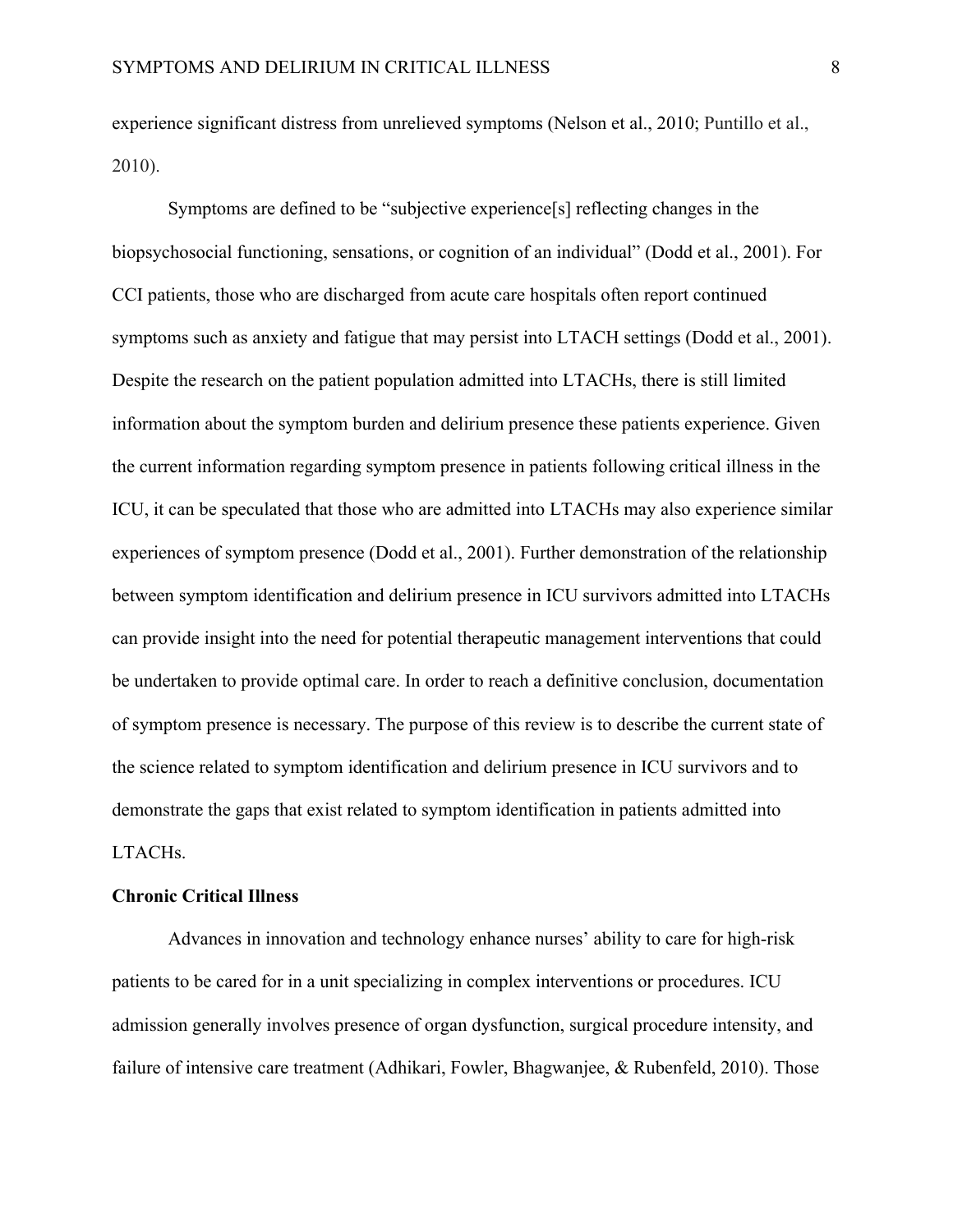who survive the expected period of acute critical illness experience a combination of multi-organ compromise, symptom burden, and poor outcomes, as well as a need for prolonged mechanical ventilation (Kahn, Benson, Appleby, Carson, & Iwashyna, 2010). The term "prolonged mechanical ventilation" is used to describe ventilator dependence, which could last from 2 days to 4 weeks (Nelson et al., 2010). The symptoms that are experienced by patients in a LTACH setting may be different from those reported in more acutely ill patients. As such, it is important to identify the symptom experience through unique assessment to improve on symptom identification and management.

Studies suggest that CCI may actually be characterized as a syndrome because of multitude of conditions that often found in this patient population (Nelson, et al., 2010). **Figure 2** illustrates the characterization of CCI.



Figure 2: Characterization of Chronic Critical Illness (Nelson et al., 2010).

The unique characteristics of CCI include alterations to body composition and profound weakness, increased susceptibility to infection, neurocognitive dysfunction, and neuroendocrine and skin changes (Nelson et al., 2004). Studies have also shown that CCI patients frequently report pain, fatigue, thirst, sadness, shortness of breath, nervousness, worry, and difficulty with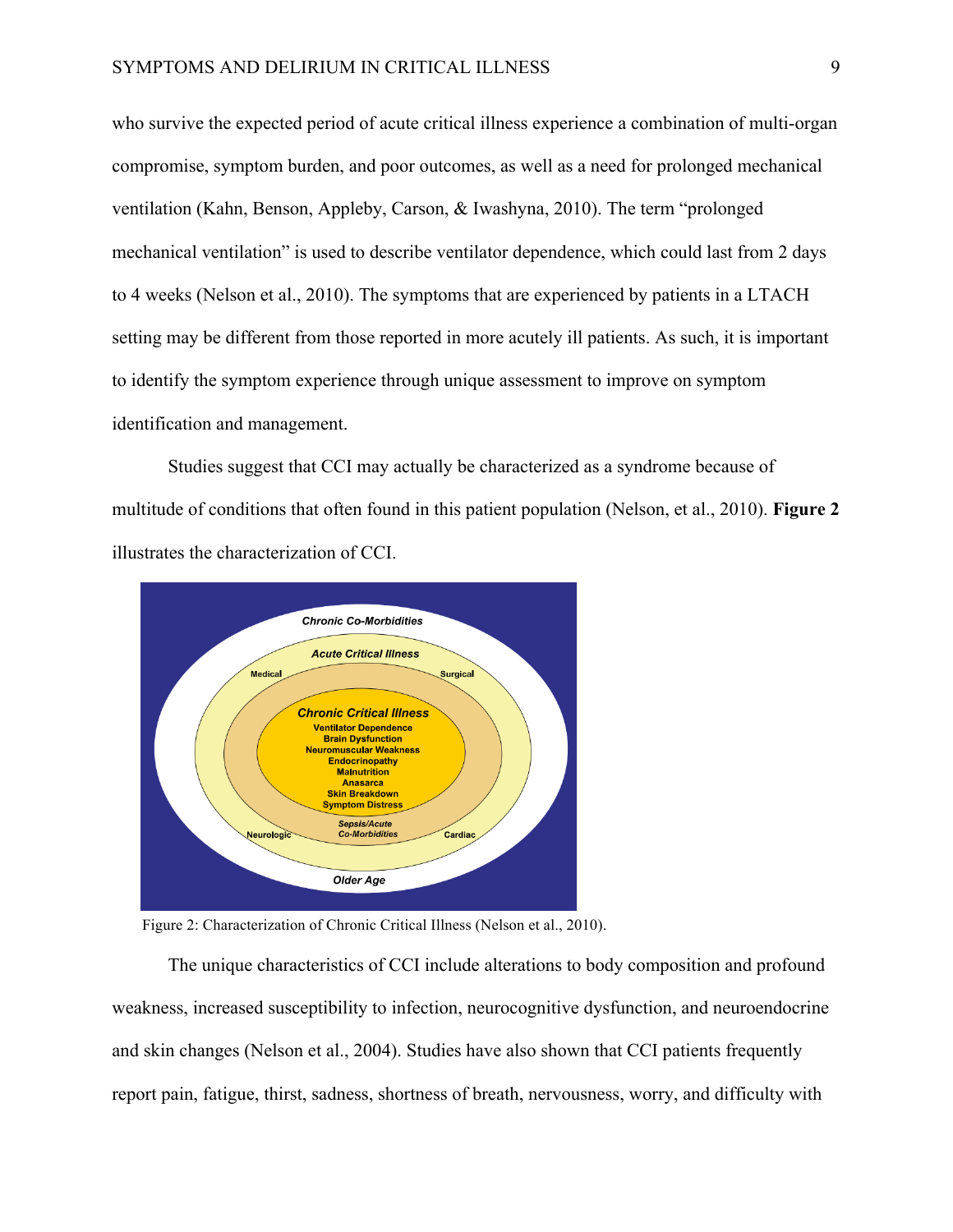communication (Nelson et al., 2004). Psychological symptoms, such as sadness, nervousness, and worry are more common in this patient population. Patients reported these symptoms to be more "frequent" and "almost constant" (Nelson et al., 2004). These characteristics in addition to prolonged mechanical ventilation provide the clinical definition of CCI. In patients that require prolonged mechanical ventilation, between 5 and 10% develop CCI and between 30 and 53% of CCI may be liberated from mechanical ventilation. But liberation from mechanical ventilation does not confirm survival in the long-term; varying complexities of other underlying conditions may contribute to overall mortality. For instance, advanced age with organ dysfunction is often associated with higher mortality rates compared to younger counterparts (Nelson et al., 2010). The use of a mortality predictor model may help to address the overall prognosis for recovery from CCI.

CCI is emerging as a problem for the healthcare system due to the increased number of patients who require mechanical ventilation, with rates increasing about 5.5% each year (Nelson et al., 2010). Because the population is aging, this number is expected to increase (Nelson et al., 2010). While the CCI are only less than 10% of those who require mechanical ventilation, they utilize about 20 to 40% of ICU bed days and critical care resources (Nelson et al., 2010). Because CCI is associated with high cost care, overall healthcare costs are estimated to increase substantially (Nelson et al., 2010).

#### **Continued Symptoms**

Identification of symptoms post-intensive care stay is found to be difficult due to the limitations in patient communication. Current forms of communication may be limiting patients' ability to accurately identify symptoms because of their fluctuations in mental status and physical conditions (Campbell & Happ, 2010). Mechanical ventilation further impairs symptom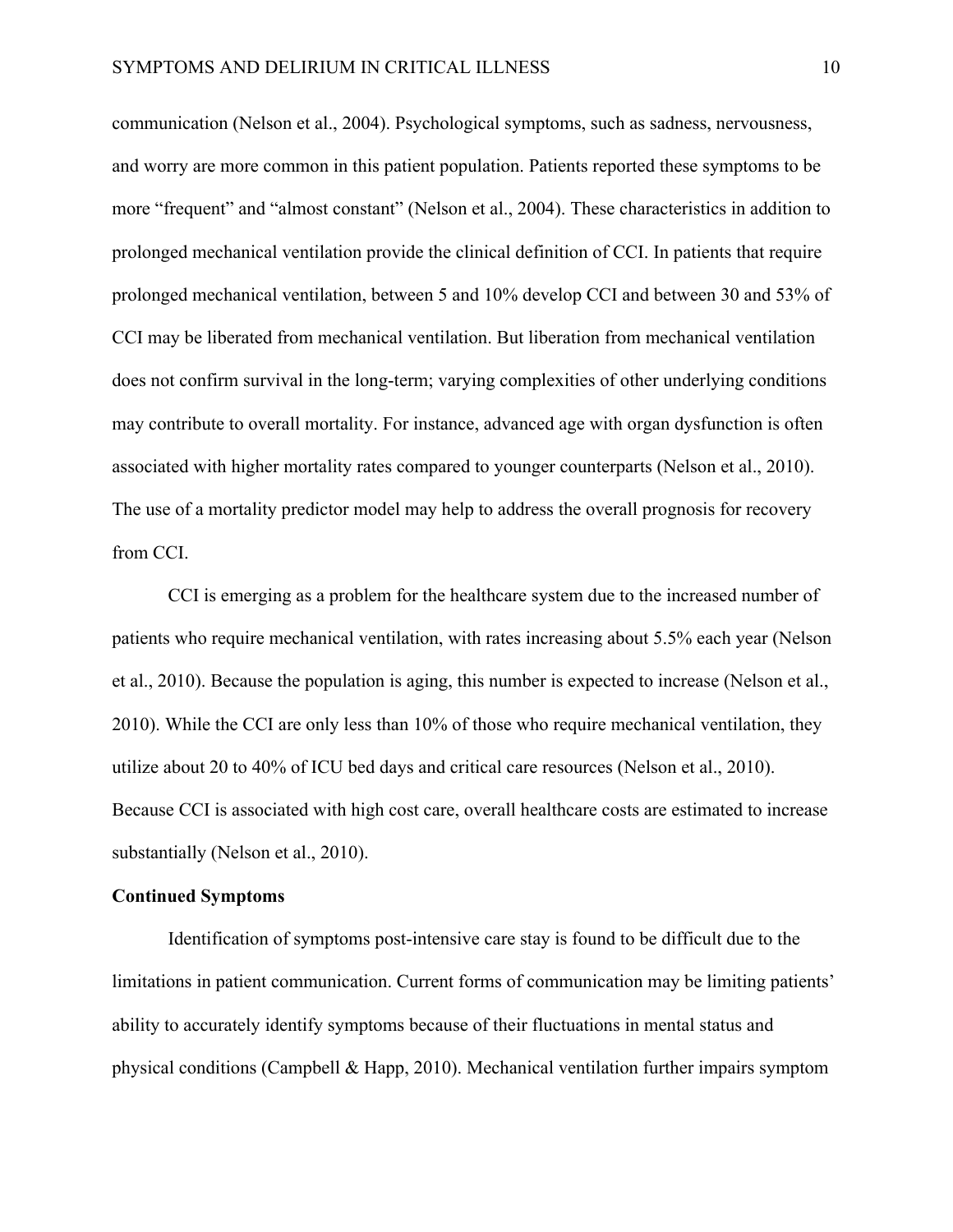communication due to physical barrier and lack of vocalization. Nurses are the most common communication partner for patients and bear the responsibility for symptom management. Symptoms are often misinterpreted by nurses because of patient communication problems or misinterpretation of nonverbal communication cues (Campbell & Happ, 2010). A study by Baer and colleagues (1970) showed that health professionals actually interpret pain levels to be higher in patients able to verbally communicate as compared to those that nonverbally communicate (Baer, Davitz, & Lieb, 1970). It was suggested that complaints of pain were the responsibility of the patient in order to receive adequate treatment and management (Baer et al., 1970). Another study showed that health professionals based pain levels on vital signs, ventilator compliance, and behavior, but these signs may also be significant for signs of dyspnea, fear, and anxiety (Gélinas, Fortier, Viens, Fillion, & Puntillo, 2004). Puntillo and colleagues (2010) also listed these symptoms commonly experience with mechanical ventilation: anxiety, thirst, and tiredness. As a result of this symptom overlap, symptom management may be imprecise, which leads to over- or under- treatment.

To overcome inaccurate symptom assessment, use of symptom surveys has been recommended to enhance patient self-report. Use of a standardized tool prevents recall bias and provides better recognition of symptoms (Campbell & Happ, 2010).

Recent studies suggest that CCI patients may experience symptoms in a different way compared with patients in the general population (Barsevick, Whitmer, Nail, Beck, & Dudley, 2006). As a result, these patients require a different approach to assessment and management. The most common symptoms experienced by CCI patients are pain, fatigue, thirst, dyspnea, fear, worry, and communication difficulties (Campbell & Happ, 2010). Studies have found that CCI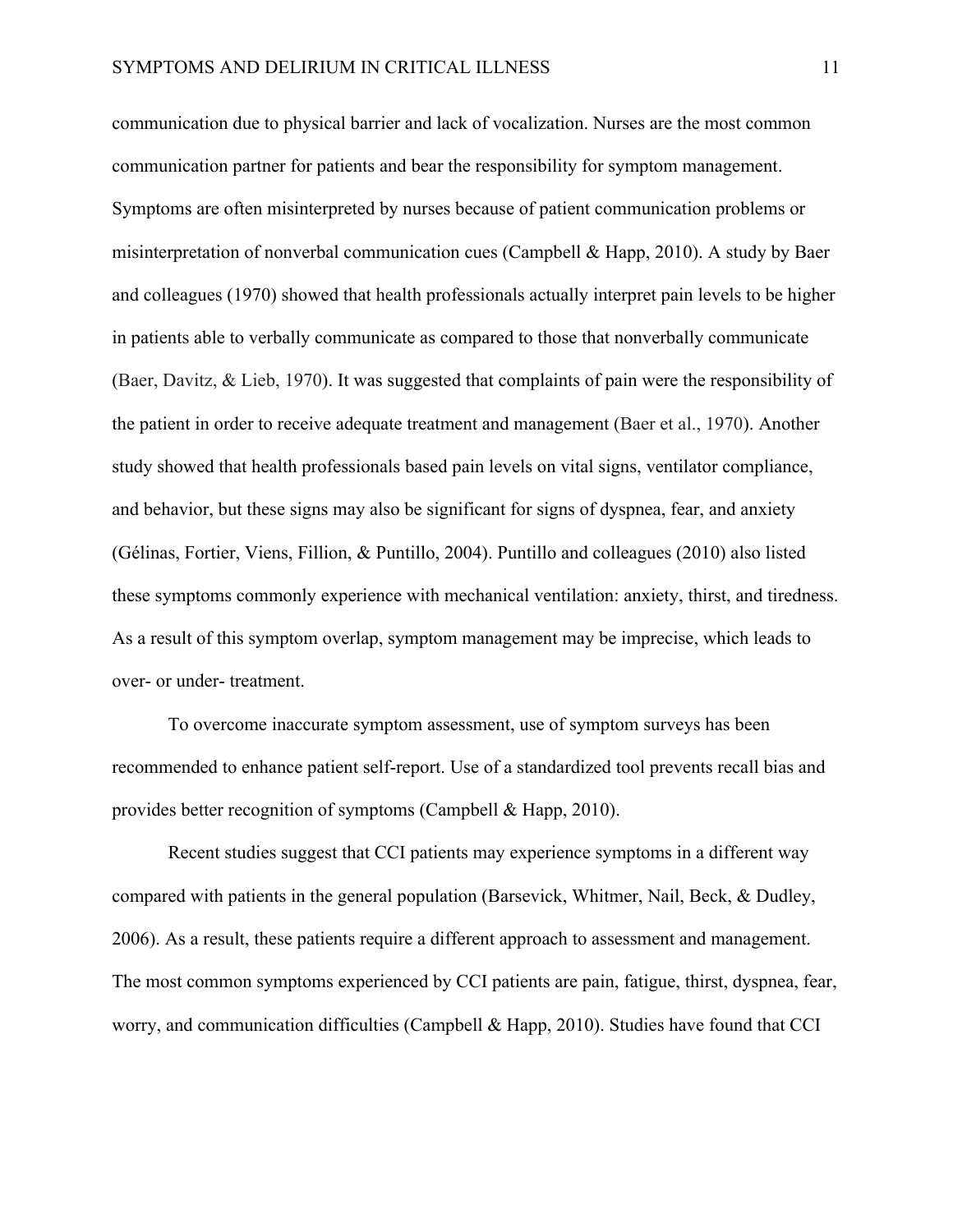patients often report psychological symptoms more often as compared to physiological symptoms (Nelson et al., 2004).

In the cases of difficult interpretation, healthcare professionals employ the assistance of family members or other individuals in order to provide symptom management. But studies have shown that the symptom reports by proxies are actually not in agreement with those of the patients (Wiencek, 2008; Puntillo, Smith, Arai & Stotts, 2008). Despite the use of professional experience for symptom interpretation and identification, the unique symptom set of CCI patients continues to be under-assessed and treated. As a result, improvements in communication must be made in order to provide for adequate symptom identification.

## **Delirium Presence**

Identification of symptoms during critical illness is influenced by the communication limitations between patient and healthcare provider. Symptom communication may be limited by delirium, a condition of cognitive dysfunction seen frequently in critically ill patients (Ely et al., 2004; Tate et al., 2013). Delirium is characterized by changes to level of consciousness, acute onset, symptoms of inattention and distorted thinking (Ely et al., 2001). Although the condition is reversible, delirium presents a challenge for accurate and effective symptom identification and management (Tate et al., 2013). Delirium is associated with a number of negative outcomes including length of stay, long-term cognitive impairment, and mortality (Ely et al., 2001a; Ely et al., 2004; Girard et al., 2010). Despite the clinical implications, delirium continues to be underassessed in critical illness due to precedence of other organ failures (Ely et al., 2004). In the ICU setting, patient management is more commonly focused on the heart, lungs, or kidneys (Ely et al., 2004). Limited attention is placed on delirium presence because of the following inaccurate beliefs: 1) it is not a common primary reason for admission; 2) it is believed to secondary to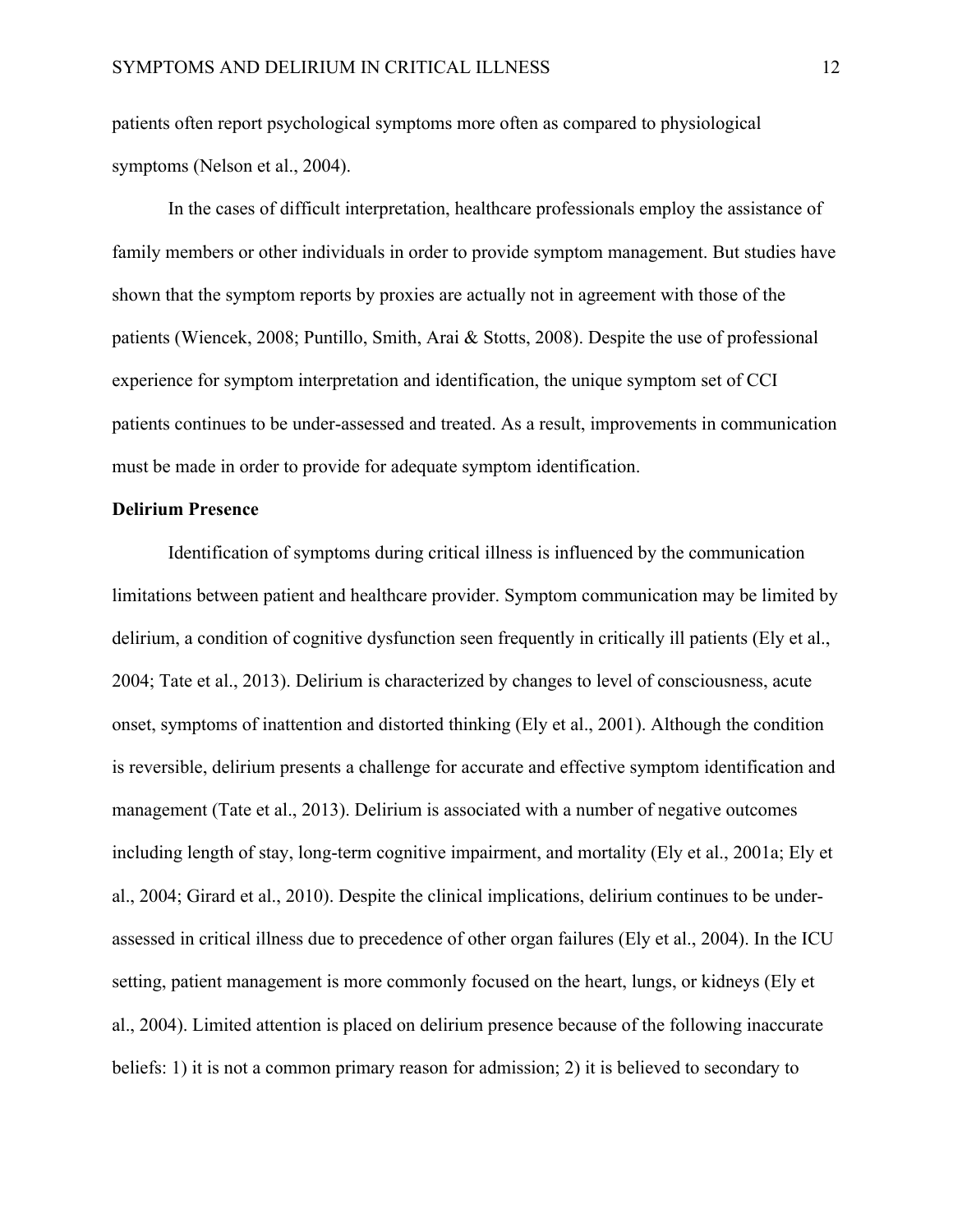medication use or disease process; 3) it believed to be a typical phenomenon in the ICU setting and refractory to treatment; 4) it is believed to not result in adverse outcomes for the patient; and 5) monitoring delirium is believed to be time consuming (Ely et al., 2001a; Geary, 1994; Guenther et al., 2012; McGuire, Basten, Ryan, & Gallagher, 2000). Hypoactive motoric subtype delirium is commonly found in ICU patients (Guenther et al., 2012). Delirium is often overlooked in these patients because they present with a calmer and quieter demeanor (Guenther et al., 2012). Findings from Spronk and colleagues (2009) showed that limited active monitoring of delirium using an objective assessment resulted in underassessed hypoactive delirium in about 75% of patient assessments (Spronk, Riekerk, Hofhuis, & Rommes, 2009). Another study showed that delirium presence and duration predicted mortality after discharge from an ICU (Ely et al., 2004). Findings suggest that effective management and care of CCI patients may be with efficient identification of modifiable risk factors for delirium (Ely et al., 2004). Current tools used to monitor delirium include objective assessment with the CAM-ICU. Understanding of the different delirium subtypes may help to improve delirium recognition in assessment. Routine assessment may help to enhance detection for delirium and prevent long-term cognitive impairment (Ely et al., 2004).

## **Chapter Summary**

This review of literature was completed to describe the current state of literature related to the symptom identification and delirium presence in ICU survivors and to illustrate the gaps that exist related to symptom burden in patients admitted into LTACHs. The advancement in medicine, an aging population, and the lifespan of patients with chronic comorbidities all contribute to the continuing growth of the CCI population. Given the growing population of CCI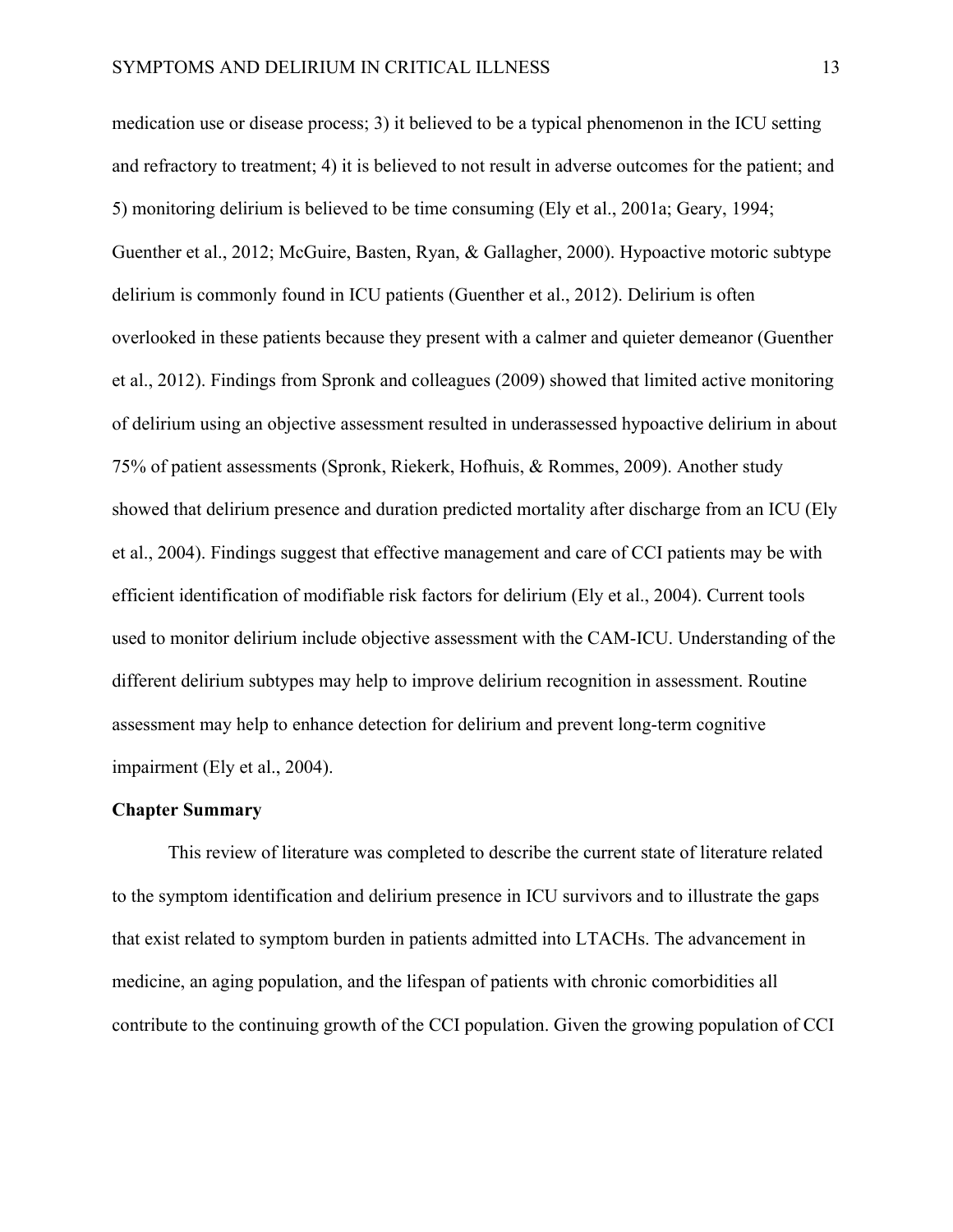patients and the costs to healthcare, it is imperative that evidence is developed for continued symptom burden so that effective management strategies can be developed and utilized.

## **III. Methodology**

## **Research Design**

This prospective observational study of 5 mechanically ventilated patients admitted to an LTACH following an ICU stay in a major city in the Midwest. Symptoms were assessed daily using Puntillo's Patient Symptom Survey, a valid and reliable instrument (Puntillo et al., 2010). Delirium was assessed using the Confusion Assessment Method for the ICU (CAM-ICU) (Ely et al., 2001b). Sedation state was measured using the Richmond Agitation and Sedation Scale (RASS) (Ely et al., 2003; Sessler et al., 2002). We calculated frequencies and determined if sedated patients were able to participate in the symptom assessment.

We applied Puntillo's Patient Symptom Survey to patients in the LTACH who were mechanically ventilated and had tracheostomy tubes. CCI patients were asked to identify their symptom experience and rate frequency of each of the 10 symptoms. Symptom assessment was performed every day for an average of 16 days. Patients were unable to respond for reasons, which included deep sedation and extreme fatigue.

## **Population and Sample Design**

IRB approval was obtained from The Ohio State University Institutional Review Board for an expedited review from the Biomedical Review Board. The study was conducted at Regency Hospital-Columbus-Inc., a 152 bed, free standing LTACH in Columbus, Ohio. The LTACH provides comprehensive, interprofessional, specialized care for patients with a variety of diagnoses, with a primary focus on weaning medically complex patients from mechanical ventilation. The nurse-to-patient ratio at the LTACH is acuity driven. The typical nurse-to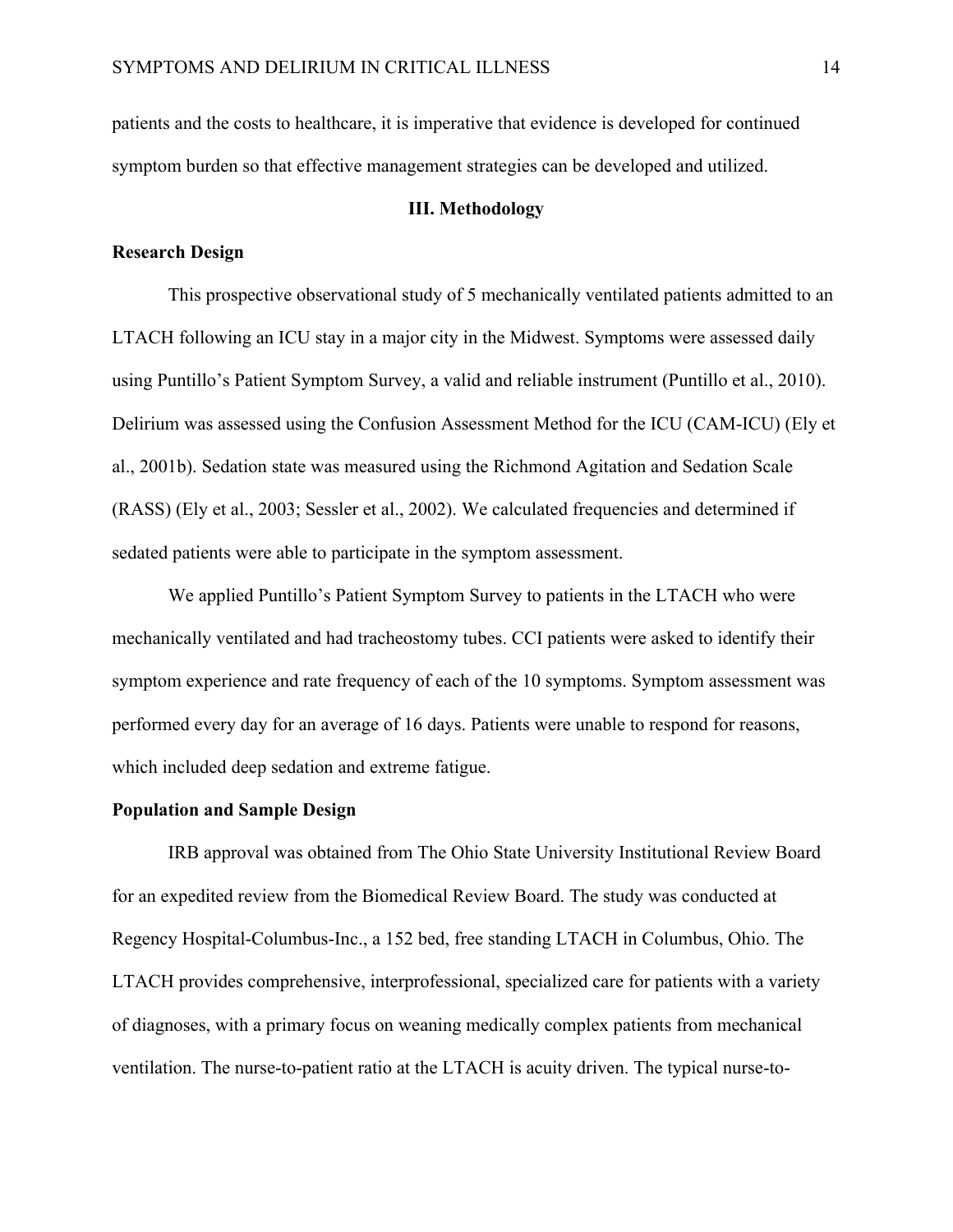patient ratio for LTACHs is more similar to that of PCUs than ICUs (Kahn, 2014). Patients were eligible for study inclusion if they were:  $1$ ) >18 years old, 2) admitted to the LTACH following an ICU stay, 3) English speaking. Patients were excluded from study participation for any of the following reasons: 1) severe neurologic deficits defined as coma (i.e., Richmond Agitation Sedation Score [RASS] score < -4 due to stroke, intracranial hemorrhage, cranial trauma, malignancy, anoxic brain injury, or cerebral edema, 2) inability to obtain informed consent from the patient's legally authorized representative (LAR) within 96 hours of meeting all inclusion criteria, and 3) chronic ventilator dependence that is deemed "not weanable" by admitting LTACH physician.

## **Data Collection Procedures**

Informed consent was obtained by a trained clinical research nurse (CRN), who was not involved in the direct care of the patient, to eliminate any potential for coercion to participate. Based on clinical trials and the very high rates of cognitive impairment experienced by CCI we sought informed consent from both Legally Authorized Representative (LAR) and subject assent to participate in the study. Throughout the course of the study, the CRN recorded demographic data and daily measures during the patients' LTACH stay (i.e., up to 28 LTACH days). Each day, the CRN assessed each patient's pain level with either the Pain Numeric Rating Scale or the Behavioral Pain Scale and level or arousal with the RASS (Payen et al., 2001; Ely et al., 2003). Participants with a RASS score of -3 or higher underwent an in-person delirium screening with the CAM-ICU (Ely et al, 2001b). Other symptoms were assessed via a brief, valid and reliable Patient Symptom Survey (Puntillo et al., 2010).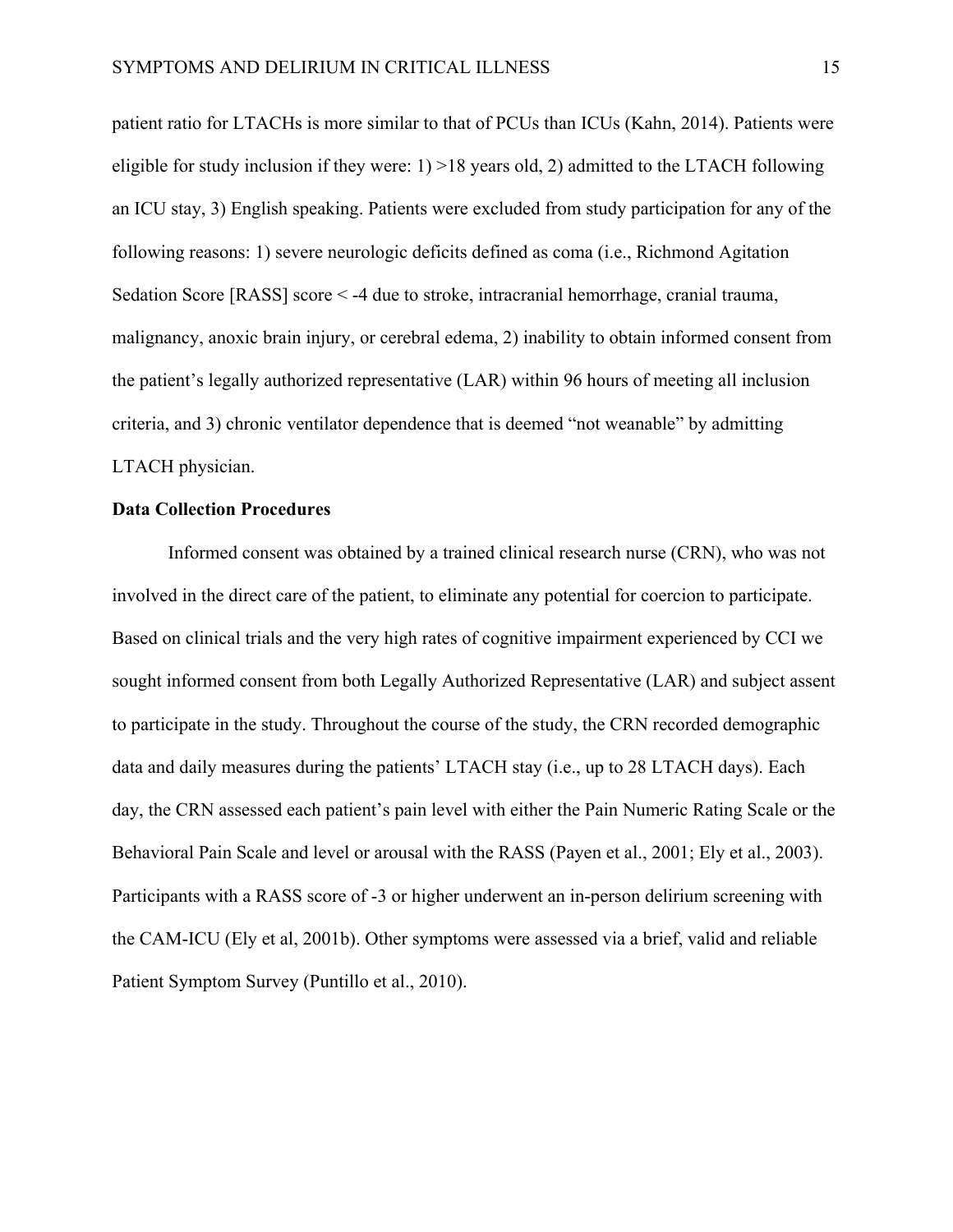## **Data Collection Instruments**

Daily patient assessment was completed using the 10-item Patient Symptom Survey, the RASS, and the CAM-ICU. The Patient Symptom Survey had 10 symptoms (i.e. pain, tired, short of breath, restless, anxious, sad, hungry, scared, thirsty, confused) to reduce respondent burden while providing a brief, reliable, and easily administered assessment at the bedside. Patients were asked to rate whether the symptom was present and, if present, its intensity  $(1 = \text{mild}; 2 =$ moderate;  $3 =$  severe) and distress (1 = not very distressing; 2 = moderately distressing; 3 = very distressing). This instrument was previously pilot tested on 24 ICU patients by Puntillo and colleagues (2010). Face validity was established in that patients were able to differentiate among the ten symptoms and chose among the entire range of intensity and distress scores for each symptom. In the current study, face validity of the symptom assessment instrument was established by the fact that both delirious and non-delirious patients were able to differentiate between the presence and absence of various symptoms; were able to differentiate between symptom intensity and distress; and were able to differentiate between the severity of various symptoms. Interrater reliability of symptom assessment was assured in the following manner: two research team members were at the patient's bedside, one member asked the symptom questions, and both members recorded responses independently and then compared responses.

The RASS (Sessler et al., 2002) was used measure agitation – sedation level in conjunction with daily delirium testing for up to 28 days. The RASS is a ten-point  $(-5 \text{ to } +4)$ observational scale validated for use in mechanically ventilated patients. Psychometric properties are well established (Ely et al., 2003). It is widely used for both research and clinical measurement of the behavioral states of sedation and/or agitation over time. In addition to daily symptom assessment, patients were observed for a) episodes of agitation [defined as a RASS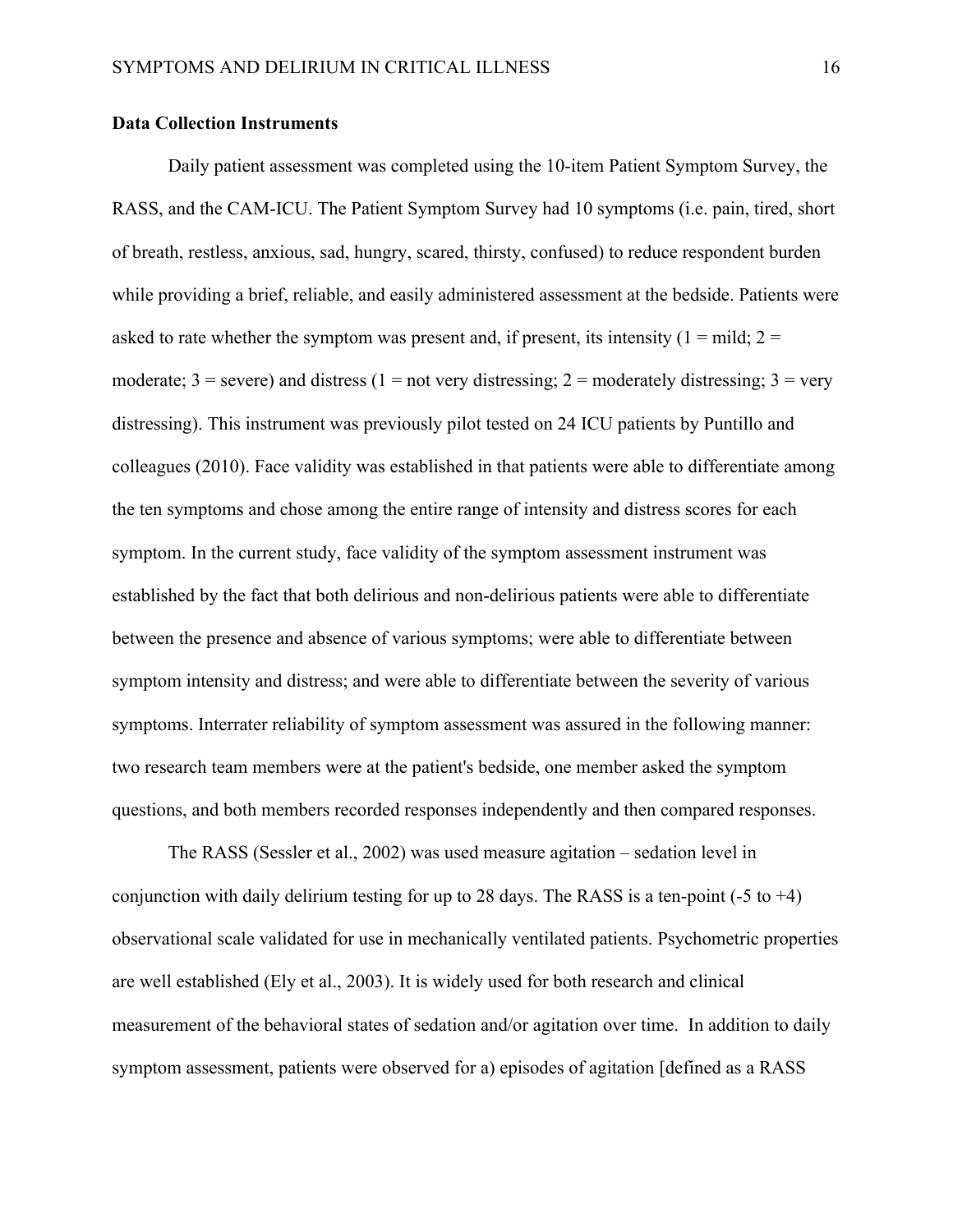score >2 and deep sedation as a RASS <-2] and b) delirium presence during a 28-day period (from LTACH admission to LTACH discharge)].

Delirium presence was measured with the CAM-ICU (Ely et al., 2001b). After evaluating consciousness, the CRN followed the algorithm to assess 4 features (acute onset or fluctuating mental status, inattention, disorganized thinking, altered level of consciousness). Inter-rater reliability and validity are well established (Ely et al., 2003). Duration of delirium is the number of LTACH days in which patients are CAM-ICU positive and not comatose. Duration of coma is the number of LTACH days that patients have a RASS of <-4.

## **Data Analysis**

Descriptive statistics (percentages, means) were used to characterize the most commonly experienced symptom among the mechanically ventilated participants, the number of days spent at a goal RASS, and number of days delirium positive.

## **IV. Results**

**Table 1** shows the demographic characteristics of the sample. A total of 5 mechanically ventilated adult patients participated in the study; 4 men and 1 woman.

| Age, mean years  | 60.8     |
|------------------|----------|
| Gender           |          |
| Male, n (%)      | 4 (75%)  |
| Female, n (%)    | 1(25%)   |
| Race             |          |
| Caucasian, n (%) | 5 (100%) |

Table 1: Patient Demographics

Five patients of an average age of 60.8 and of both genders were enrolled in the study and assessed between 5-27 days. Patients experienced pain for 46.7% (29/62), anxiety 56.5% (35/62), fatigue 88.7% (55/62), and delirium 46.7% (29/62) of the days measured. From the total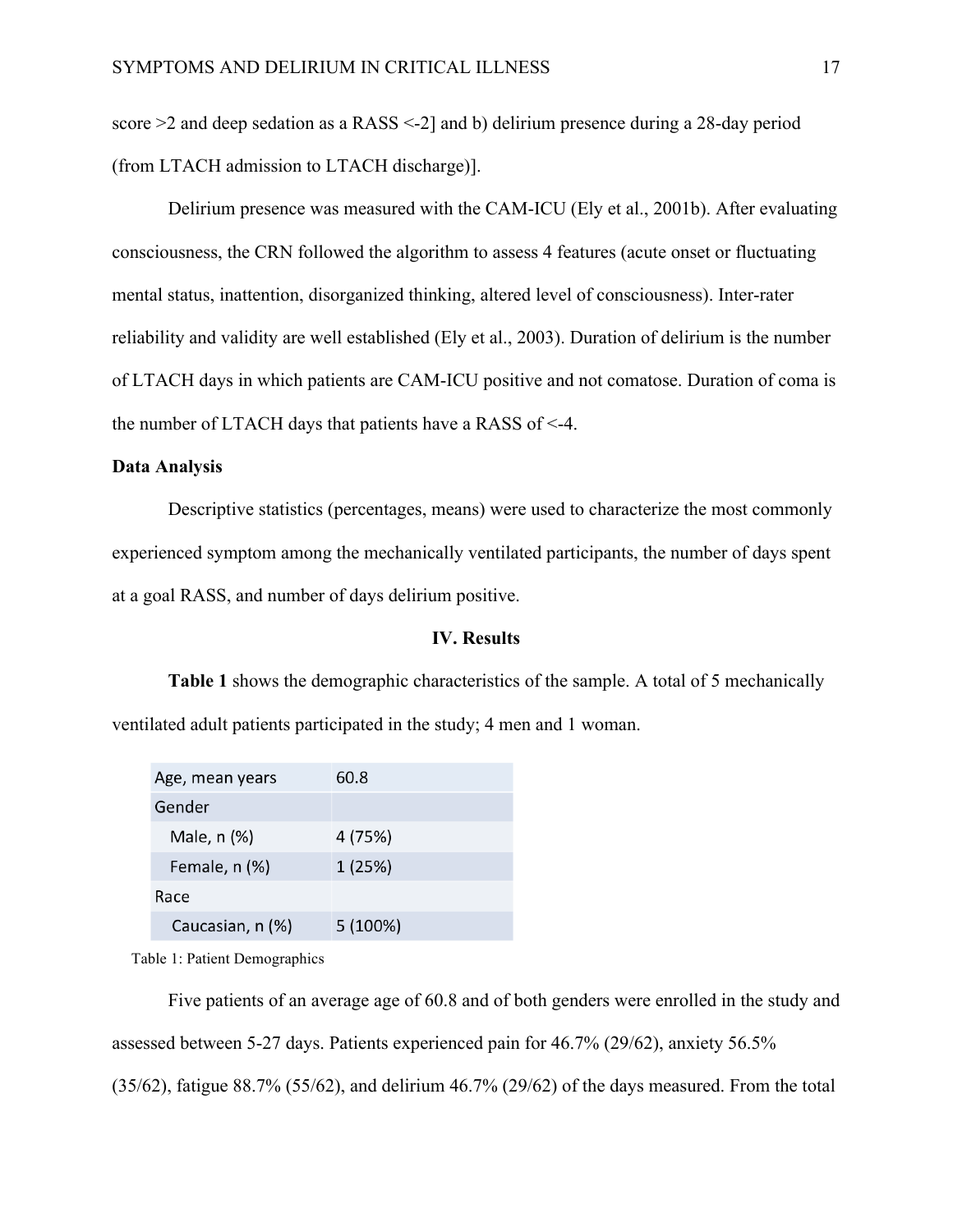days assessed,  $61\%$  (38/62) were spent at a goal RASS (defined as RASS -1 to +1), 37% (23/62) deeply sedated (i.e., -2, -3) 2% (1/62) in coma, and no days agitated. Excluding the one coma day, delirium occurred on 50% (31/62) of all days assessed.



Figure 3: Days of Symptoms Experienced



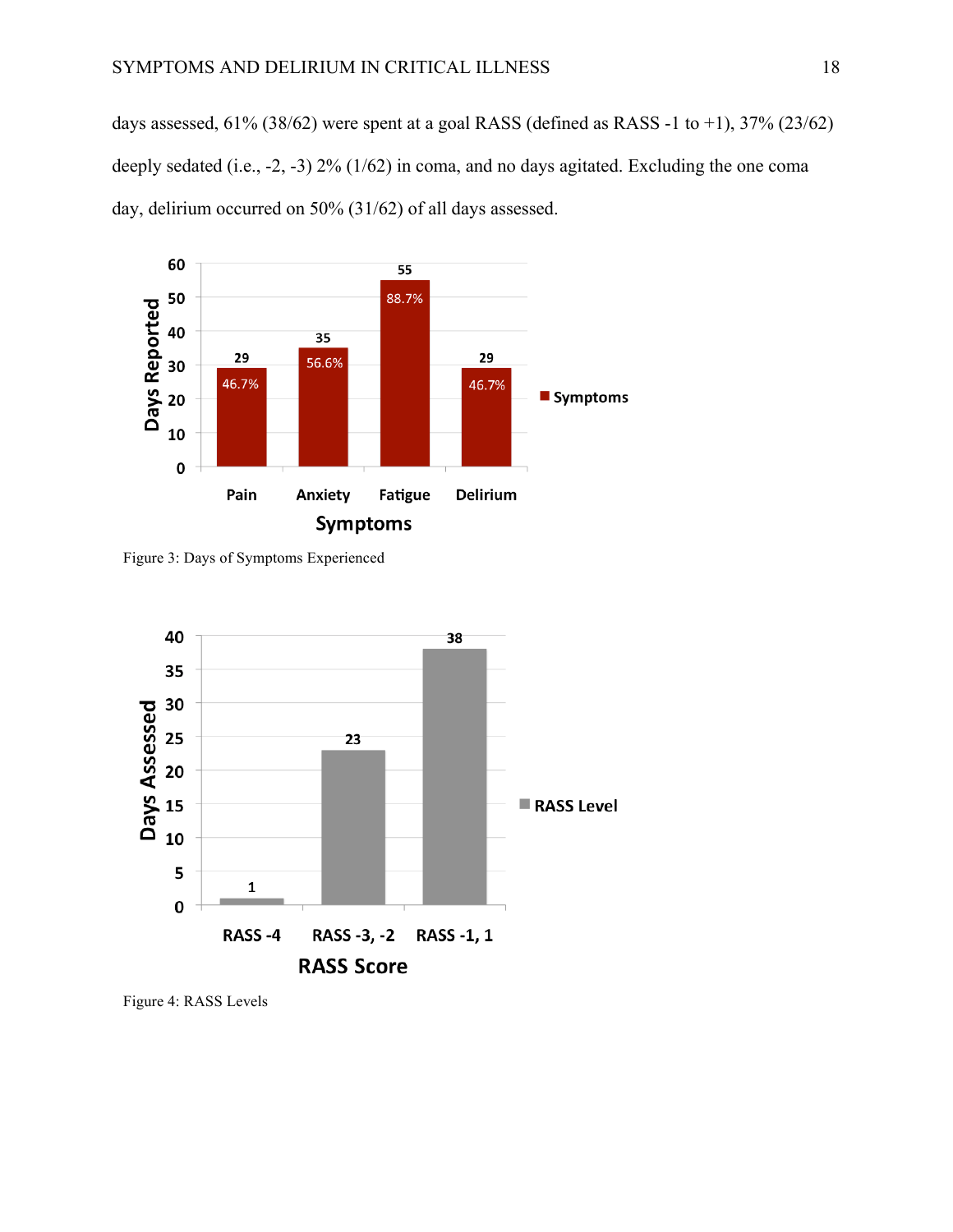#### **V. Conclusions and Recommendations**

## **Summary of Findings**

In summary, we found that mechanically ventilated patients continue to report symptom presence after ICU discharge. The data showed that the symptoms most commonly reported were pain, anxiety, and fatigue. Patients continue to be sedated and not fully awake and alert for a significant portion of LTACH stay.

This is the first study to describe continued symptom burden in patients admitted to a LTACH and may lead to better symptom recognition and management in these patients. This study presents new information to clinical practice because it suggests that symptoms experienced by CCI patients may not be resolvable in the 28 days of LTACH stay. These unresolved symptoms may be important for the next level of caregivers (i.e. long-term care facility, family members). Given the complexity of these symptoms, teaching families about symptom management may be limited due to limited evidence on symptoms. Focus may instead be on physical recovery in place of symptom management.

## **Implications of Study**

This knowledge is applicable to the clinical setting because data shows that sedation level and delirium presence may have a negative impact on participation in weaning trials or rehabilitation, which are the focus of LTACH admission. Further exploration of improved management strategies may be warranted to improve symptom identification and management. Likewise, strategies to mitigate delirium have yet to be tested in the LTACH setting.

## **Recommendations**

Further studies with a larger sample sizes are needed to determine relationships between delirium presence, sedation state, and symptom report. This may lead to effective strategies to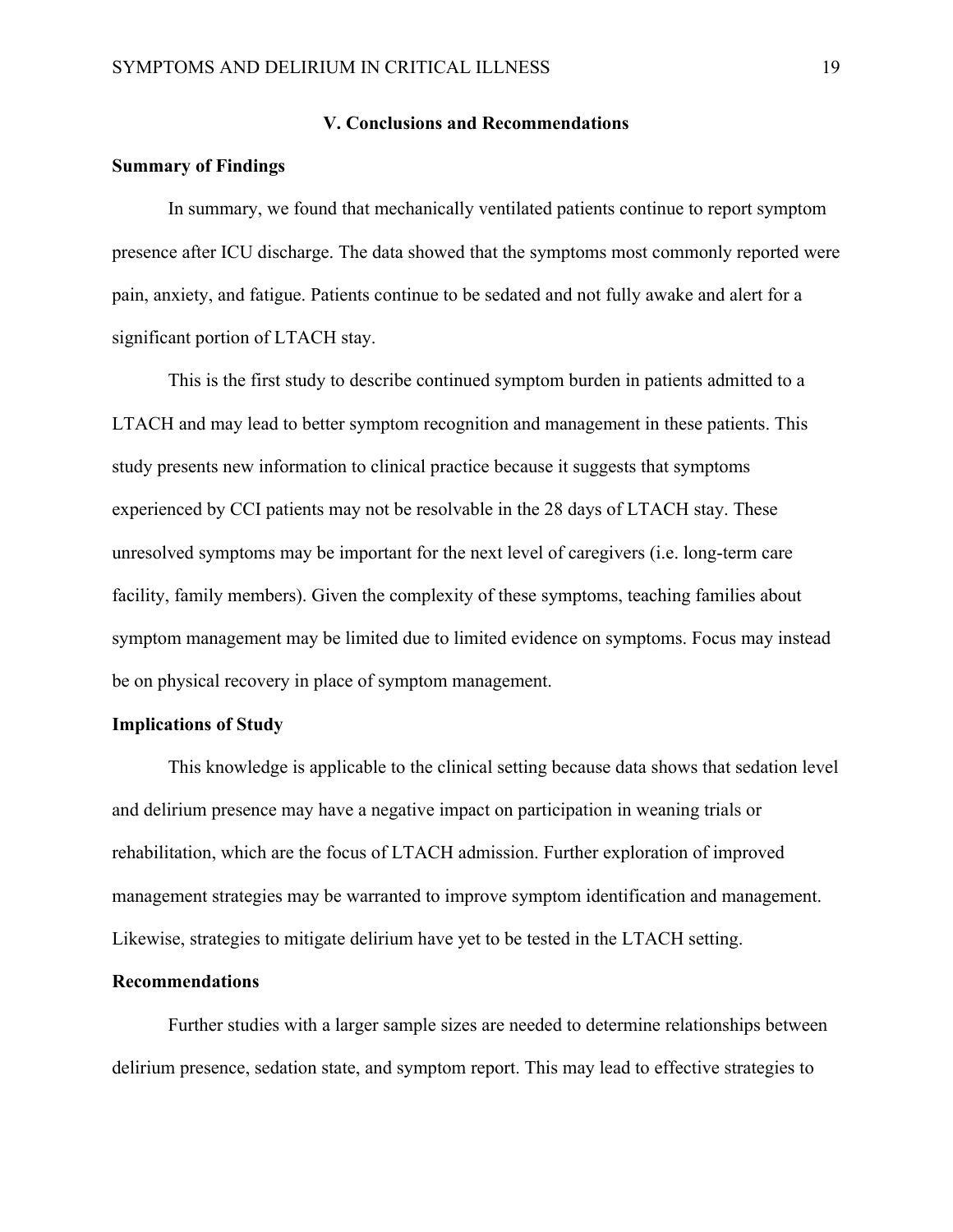improve patient outcomes. With a larger sample size and use of multiple sites, further evidence may be gained for determine of strategies for improved symptom identification and management.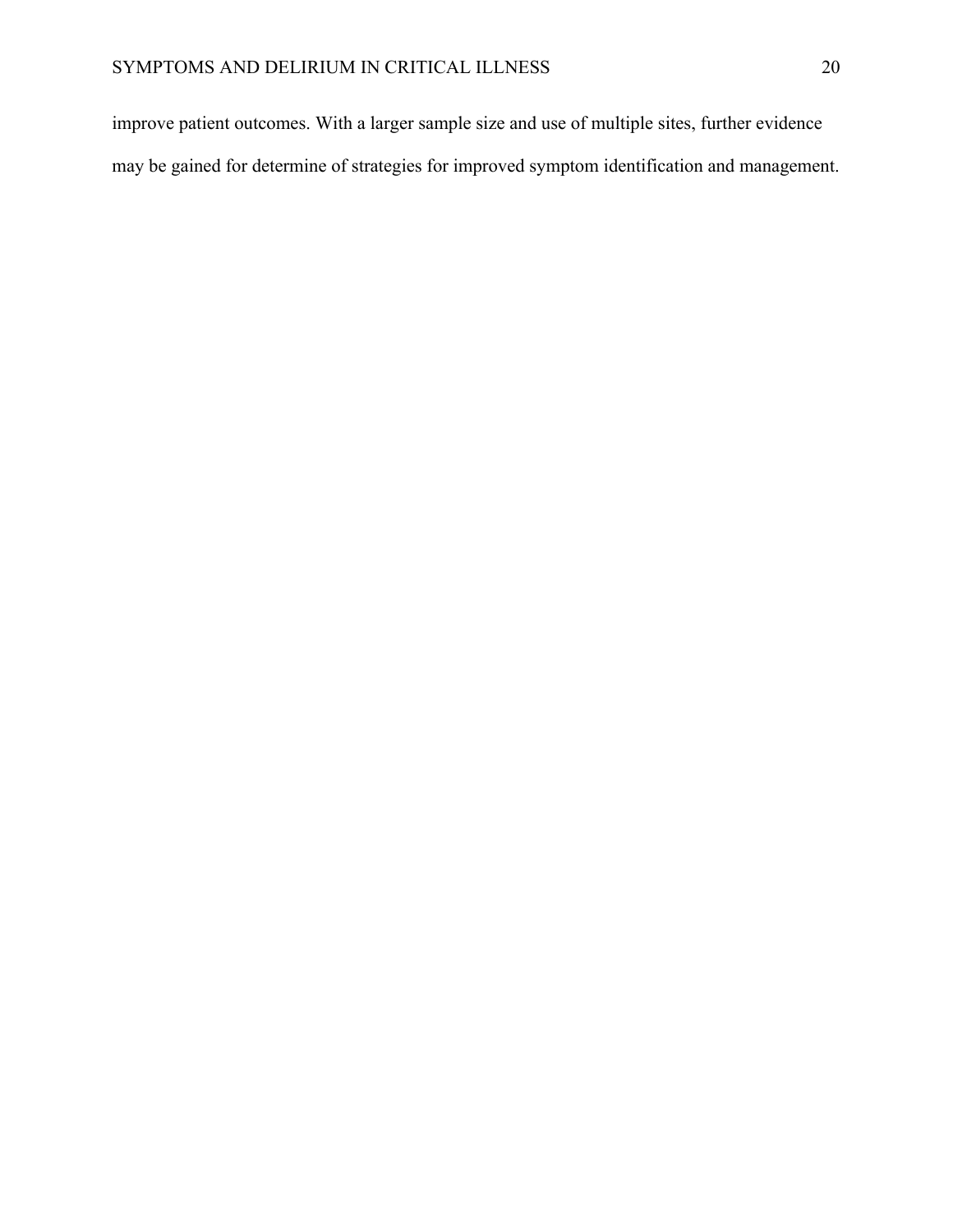#### Reference Page

- Adhikari, N. K., Fowler, R. A., Bhagwanjee, S., & Rubenfeld, G. D. (2010). Critical care and the global burden of critical illness in adults. *The Lancet*, *376*(9749), 1339-1346.
- Baer, E., Davitz, L. J., & Lieb, R. (1970). Inferences of physical pain and psychological distress: I. In relation to verbal and nonverbal patient communication. *Nursing Research*.
- Barsevick, A. M., Whitmer, K., Nail, L. M., Beck, S. L., & Dudley, W. N. (2006). Symptom cluster research: conceptual, design, measurement, and analysis issues. *Journal of Pain and Symptom Management*, *31*(1), 85-95.
- Campbell, G. B., & Happ, M. B. (2010). Symptom identification in the chronically critically ill. *AACN advanced critical care*, *21*(1), 64.
- Choi, J., Hoffman, L. A., Schulz, R., Tate, J. A., Donahoe, M. P., Ren, D., ... & Sherwood, P. R. (2014). Self-reported physical symptoms in intensive care unit (ICU) survivors: pilot exploration over four months post-ICU discharge. *Journal of Pain and Symptom Management*, *47*(2), 257-270.
- Dodd, M., Janson, S., Facione, N., Faucett, J., Froelicher, E. S., Humphreys, J., ... & Taylor, D. (2001). Advancing the science of symptom management. *Journal of Advanced Nursing*, *33*(5), 668-676.
- Ely, E., Gautam, S., Margolin, R., Francis, J., May, L., Speroff, T., ... & Inouye, S. (2001). The impact of delirium in the intensive care unit on hospital length of stay. Intensive Care Medicine, 27(12), 1892-1900.
- Ely, E. W., Margolin, R., Francis, J., May, L., Truman, B., Dittus, R., ... & Inouye, S. K. (2001). Evaluation of delirium in critically ill patients: validation of the Confusion Assessment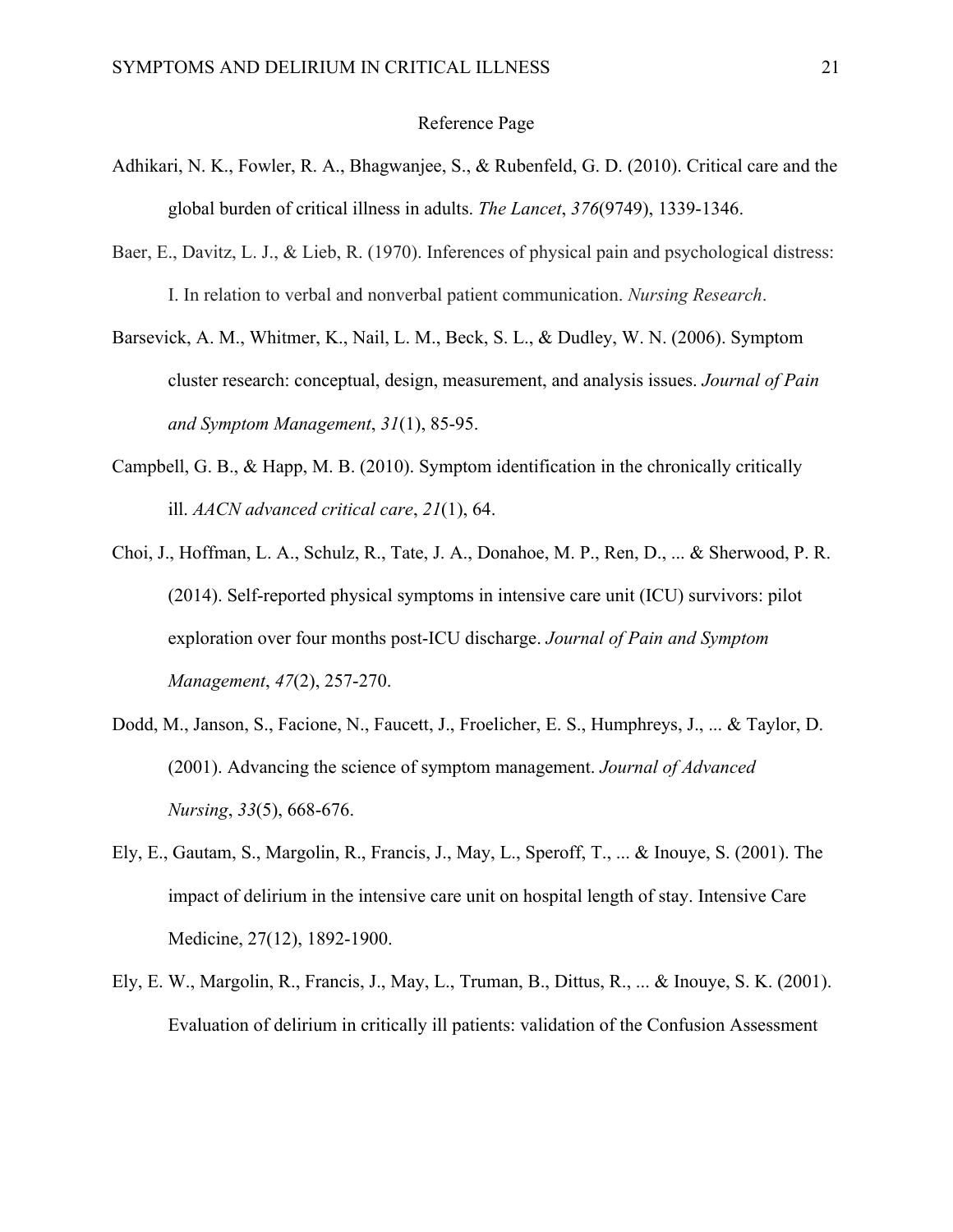Method for the Intensive Care Unit (CAM-ICU). Critical Care Medicine, 29(7), 1370- 1379.

- Ely, E. W., Shintani, A., Truman, B., Speroff, T., Gordon, S. M., Harrell Jr, F. E., ... & Dittus, R. S. (2004). Delirium as a predictor of mortality in mechanically ventilated patients in the intensive care unit. *JAMA*, 291(14), 1753-1762.
- Ely, E. W., Siegel, M. D., & Inouye, S. K. (2001). Delirium in the intensive care unit: an underrecognized syndrome of organ dysfunction. In *Seminars In Respiratory And Critical Care Medicine* (Vol. 22, No. 02, pp. 115-126). Copyright© 2001 by Thieme Medical Publishers, Inc., 333 Seventh Avenue, New York, NY 10001, USA. Tel.:+ 1 (212) 584- 4662.
- Ely, E. W., Truman, B., Shintani, A., Thomason, J. W., Wheeler, A. P., Gordon, S., ... & Sessler, C. N. (2003). Monitoring sedation status over time in ICU patients: reliability and validity of the Richmond Agitation-Sedation Scale (RASS). *JAMA*, *289*(22), 2983-2991.
- Geary, S. M. (1994). Intensive care unit psychosis revisited: understanding and managing delirium in the critical care setting. *Critical Care Nursing Quarterly*, *17*(1), 51-63.
- Girard, T. D., Jackson, J. C., Pandharipande, P. P., Pun, B. T., Thompson, J. L., Shintani, A. K., ... & Ely, E. W. (2010). Delirium as a predictor of long-term cognitive impairment in survivors of critical illness. *Critical Care Medicine*, 38(7), 1513.
- Gélinas, C., Fortier, M., Viens, C., Fillion, L., & Puntillo, K. (2004). Pain assessment and management in critically ill intubated patients: a retrospective study. *American Journal of Critical Care*, *13*(2), 126-136.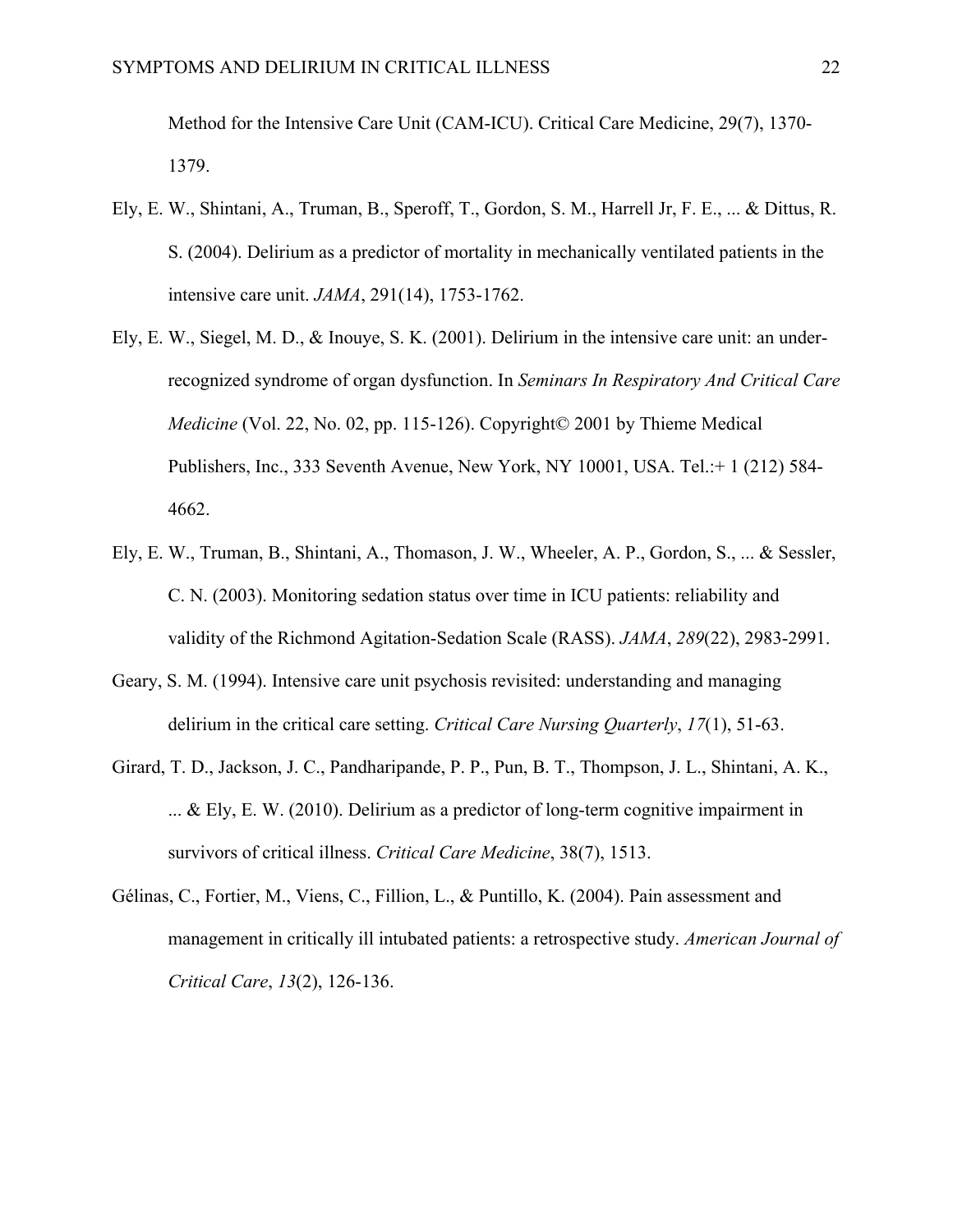- Guenther, U., Weykam, J., Andorfer, U., Theuerkauf, N., Popp, J., Ely, E. W., & Putensen, C. (2012). Implications of objective vs subjective delirium assessment in surgical intensive care patients. *American Journal of Critical Care*, 21(1), e12-e20.
- Kahn, J. M. (2014). The Role of Long-Term Ventilator Hospitals. In *Textbook of Post-ICU Medicine: The Legacy of Critical Care*, 39.
- Kahn, J. M., Benson, N. M., Appleby, D., Carson, S. S., & Iwashyna, T. J. (2010). Long-term acute care hospital utilization after critical illness. *JAMA*, *303*(22), 2253-2259.
- Kahn, J. M., Le, T., Angus, D. C., Cox, C. E., Hough, C. L., White, D. B., ... & ProVent Study Group Investigators. (2015). The epidemiology of chronic critical illness in the United States\*. *Critical Care Medicine*, *43*(2), 282-287.
- McGuire, B. E., Basten, C. J., Ryan, C. J., & Gallagher, J. (2000). Intensive care unit syndrome: a dangerous misnomer. *Archives of Internal Medicine*, *160*(7), 906-909.
- Miller, T., Canfield, C., Buckingham, T., Johnston, G., Hammerman, S., Skinner, G., & Tote, J. (2016). Long-Term Acute Care: Where Does It Fit in the Health Care Continuum?. *American Journal of Critical Care*, *25*(4), 364-367.
- Nelson, J. E., Cox, C. E., Hope, A. A., & Carson, S. S. (2010). Chronic critical illness. *American Journal of Respiratory And Critical Care Medicine*, *182*(4), 446-454.
- Nelson, J. E., Meier, D. E., Litke, A., Natale, D. A., Siegel, R. E., & Morrison, R. S. (2004). The symptom burden of chronic critical illness. *Critical Care Medicine*, *32*(7), 1527-1534.
- Payen, J. F., Bru, O., Bosson, J. L., Lagrasta, A., Novel, E., Deschaux, I., ... & Jacquot, C. (2001). Assessing pain in critically ill sedated patients by using a behavioral pain scale. *Critical Care Medicine*, *29*(12), 2258-2263.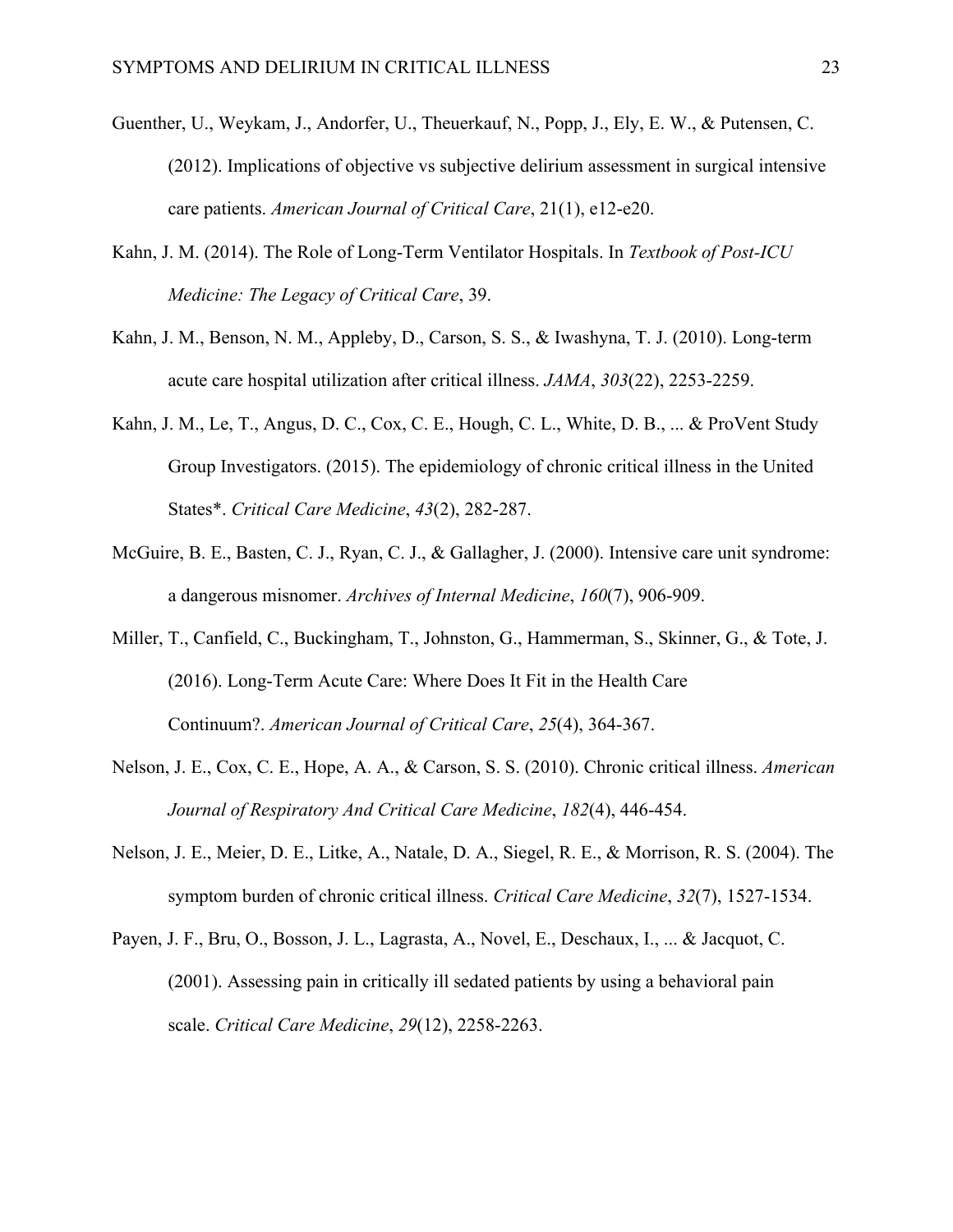- Puntillo, K. A., Arai, S., Cohen, N. H., Gropper, M. A., Neuhaus, J., Paul, S. M., & Miaskowski, C. (2010). Symptoms experienced by intensive care unit patients at high risk of dying. *Critical Care Medicine*, *38*(11), 2155.
- Puntillo, K. A., Smith, D., Arai, S., & Stotts, N. (2008). Critical care nurses provide their perspectives of patients' symptoms in intensive care units. *Heart & Lung: The Journal of Acute and Critical Care*, *37*(6), 466-475.
- Salluh, J. I., Wang, H., Schneider, E. B., Nagaraja, N., Yenokyan, G., Damluji, A., ... & Stevens, R. D. (2015). Outcome of delirium in critically ill patients: systematic review and metaanalysis. *BMJ*, *350*, h2538.
- Sessler, C. N., Gosnell, M. S., Grap, M. J., Brophy, G. M., O'Neal, P. V., Keane, K. A., ... & Elswick, R. K. (2002). The Richmond Agitation–Sedation Scale: validity and reliability in adult intensive care unit patients. American Journal of Respiratory And Critical Care Medicine, 166(10), 1338-1344.
- Society of Critical Care Medicine. Critical care statistics. Retrieved June 2016. http://www.sccm.org/Communications/Pages/CriticalCareStats.aspx
- Spronk, P. E., Riekerk, B., Hofhuis, J., & Rommes, J. H. (2009). Occurrence of delirium is severely underestimated in the ICU during daily care. *Intensive Care Medicine*, *35*(7), 1276-1280.
- Tate, J. A., Dabbs, A. D., Hoffman, L. A., Milbrandt, E., & Happ, M. B. (2012). Anxiety and agitation in mechanically ventilated patients. *Qualitative Health Research*, *22*(2), 157- 173.